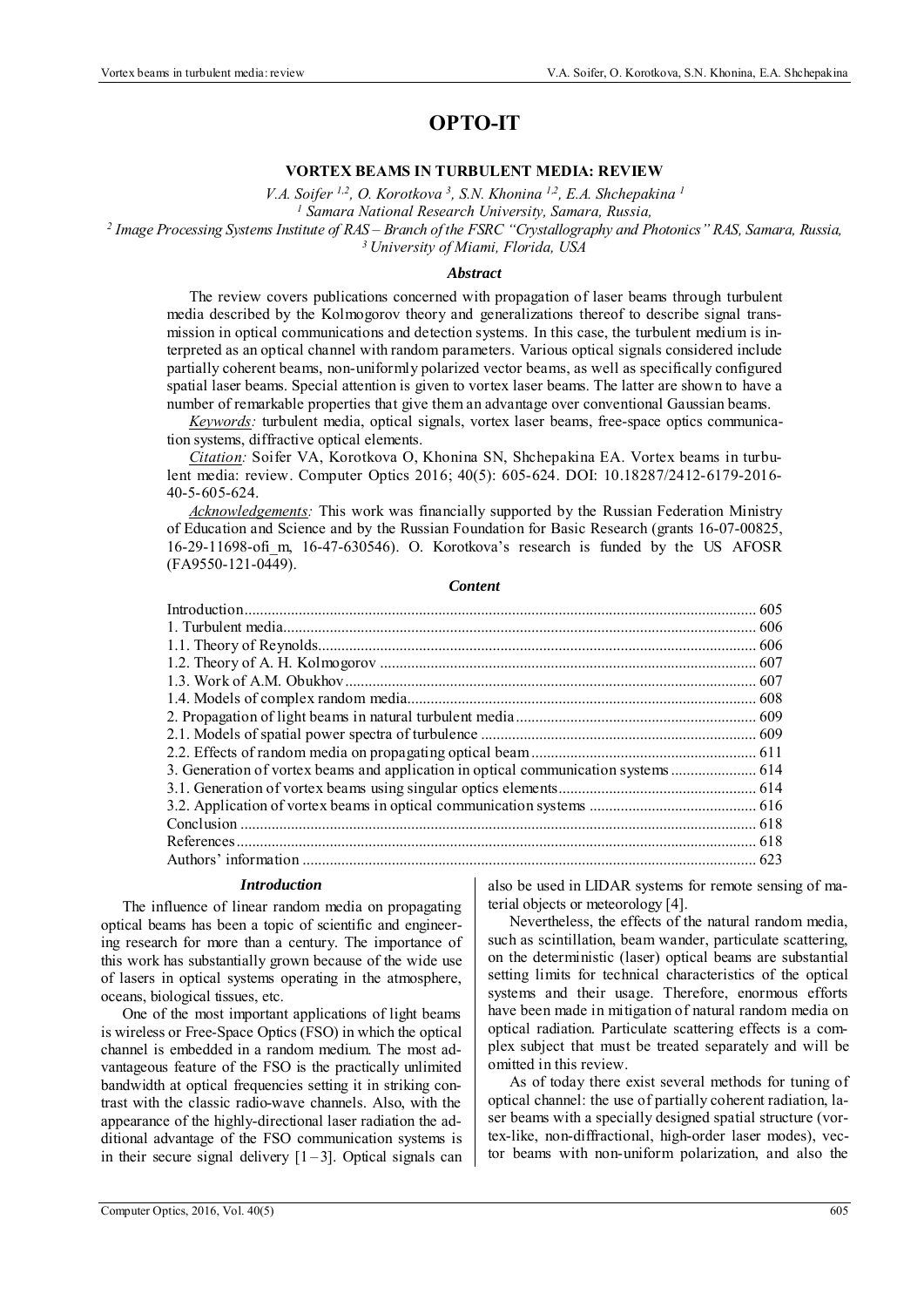sets of several spatially collocated beams at different frequencies. It was also shown that the diversification of the receiving system techniques, such as multiple arrays and computer methods of the received signal, such as compressive sensing, can also improve the optical system performance [5, 6].

A particular advantage for the enhancement of the information channel capacity is delivered by optical beams carrying orbital angular momentum and having an infinite number of possible quantum states [7]. A substantial success of employing such method of channel diversity has been already demonstrated in optical fibers [8] and in free space [9]. Moreover, the stability of vortex beams exposed to turbulent flow was observed in several experimental studies  $[10 - 12]$ .

As a rule, separate modes of laser radiation or separate beams of specially designed shape are being considered. However, various superpositions of multi-mode radiation [13, 14], including the ones demonstrating other properties, for example, self-healing [15, 16], can also possess orbital angular momentum. The resistance of such light beams to the optical non-homogeneities of the medium has not been examined so far.

The simplest method for realizing the invariant laser beams of arbitrary complexity relies on using the diffraction optics elements [17, 18]. More involved techniques allowing for the temporal dynamics of the sent information include Spatial Light Modulators (SLM) [19] or coherent fiber arrays [20].

## *1. Turbulent media*

Turbulent media that are very frequently occurring in nature are perhaps the most difficult ones in characterization of their effects on laser radiation and in development of techniques for their mitigation.

Turbulent flows exist in the Earth's atmosphere, air currents, cumulus clouds, star photospheres, and smoke plums, boundary layers around ships and airplanes and in the ocean currents. The dynamics of the turbulent flow characteristics, such as the magnitude and direction of the velocity field, is disordered (chaotic). Such flow possesses vortexes resulting in mixing of individual currents and layers [21]. Instability of the individual motions leads to increasing complexity of the medium globally, that makes it difficult if not impossible to make qualitative and quantitative predictions of the future states of the flow.

Optical turbulence may be well explained by the presence of the inhomogeneities in the index of refraction or, so called, "turbulent eddies" appearing because of the changes in various physical properties of the matter, such as temperature, pressure and the distribution of the chemical composition (such as salt in the oceanic waters). Such eddies are created in various types of matter due to various physical/chemical/biological mechanisms. Splitting and mixing of the inhomogeneous strictures because of the wind in atmosphere, currents in the oceans, cell growth and fluid transfer in the biological tissues result in energy transfer among the eddies of different scales.

# *1.1. Theory of Reynolds*

The transition from the ordered spatio-temporal behavior, known as laminar, to chaotic (turbulent) occurs as nonuniformity of the medium grows. Such characteristics have been introduced by the founder of the turbulence theory О. Reynolds on the basis of experimental results obtained in 1876-1883 can be described by the *Reynolds number*.

Let *L*, *u* and *v* be the characteristic flow size, the characteristic flow velocity and the kinematic viscosity of the medium (fluid, gas, etc.), respectively. Then the Reynolds number is defined as dimensionless quantity  $Re = uL/v$ [22]. As the Reynolds number increases the laminar flow acquires a chaotic component, called vortex. With further increase of the Reynolds number, the number of eddies grow, and as critical value, say Re*cr*, is reached the flow transitions from the laminar to the turbulent state. Such transition may be sudden or result from a number of subsequent modifications of the motion.

Air flow turbulence, for example, can be represented in the following way. Temperature convection of nonuniformly heated layers, the appearance of the velocity profile with large vertical gradients (due to friction of air flows against the ground surface) and other factors lead to intense air mixing and result in eddies of large scales, with characteristic size  $L_0$ , being on the order of the whole flow and known as the outer scale of turbulence. If the Reynolds number  $\Delta u_{L_0} L_0/v$ , where  $\Delta u_{L_0}$  is the difference in velocities at separation distance *L*0, is sufficiently large, then such eddies become less stable. Then, under the influence of the inertial forces, which in this case exceed the viscous forces, the large eddies break down into smaller ones while transferring the energy to them. In this process The Reynolds number decrease in comparison with the maximum value but remains sufficiently large, hence the new eddies are also unstable and break down into even smaller ones. The energy of the larger eddies is being transferred to smaller ones, and the new structures can be very anisotropic and differ from flow to flow.

The eddies' division process without the loss of energy continues until their scales reach the critical value, say *l*0, termed as *the inner scale*, which is corresponding to the values of the Reynolds number on the order of one. Eddies of this size become stable and do not break down any more. Starting from this moment the frictional forces dominate inertial forces, and hence the kinetic energy of eddies converts to heat. The interval of scales between *L*<sup>0</sup> and  $l_0$  is called *the inertial range*, since eddies belonging to this interval are primarily affected by the inertial forces. The larger the Reynolds number, the larger the inertial range is (the ratio  $L_0/l_0$  is on the order of Re<sup>3/4</sup>).

Eddies with scales  $r \le l_0$  belong to the dissipation range. The dissipation of the kinetic energy (a noticeable transition of kinetic energy, needed for mitigation of the frictional forces, into heat) occurs in the smallest eddies. The existence of the inertial range of scales is possible only if  $Re \gg Re_{cr}$ , that, in reality corresponds to condition  $Re > 10^5 \div 10^7$  [24]. The structure of turbulence in the inertial range is fully determined by the energy transferred from larger eddies to smaller, and that in the dissi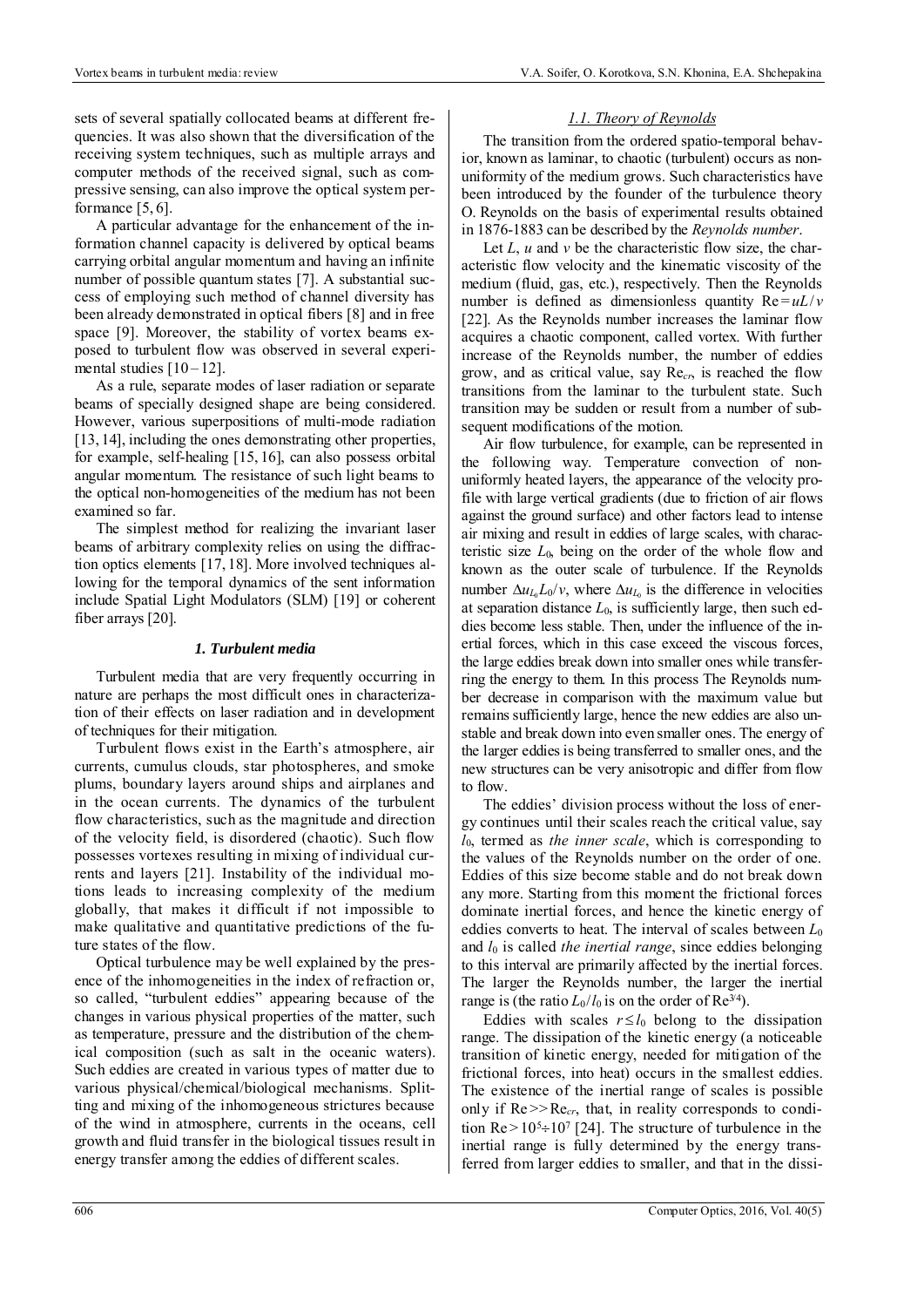pation range depends on the kinematic viscosity of gas (fluid) *v*. The process of energy transfer as a cascade of eddies in the turbulent flow has be described by L. Richardson in 1922 (c.f. [25]).

# *1.2. Theory of A. H. Kolmogorov*

J. Taylor has introduced the concept of homogeneous and isotropic turbulence in 1935. The basic property of such a medium is its weak dependence (and invariance in the limiting case) on local isotropy (individual characteristics of the flow). The foundation and development of the theory of locally-isotropic turbulence has been developed A.N. Kolmogorov in 1941 [26, 27].

Due to chaotic behavior of the turbulent flow the analysis of its individual fields is practically impossible. O. Reynolds suggested using time averaging over a given interval however such procedure turned out to be not so simple. Later A.N. Kolmogorov introduced averaging in the sense of the flow ensemble, considering the fields of hydro-dynamic characteristics as random functions of spatio-temporal coordinates [28]. The first account of such a statistical approach to the theory of turbulence has been published in an article of M.D. Millionshchikov (Ph. D. student of A.N. Kolmogorov) in 1939.

Many years later Kolmogorov wrote about his papers on these topics: "I became interested in studying turbulent flows in liquids and gases in late 1930s. It immediately became clear to me that the major mathematical apparatus of such investigations must be the theory of random functions of several variables (random fields), that had only been developed at that time."

A.N. Kolmogorov noticed the weakening of the orienting influence of the average value (i.e. the geometry of the whole flow) with each transition from large to small scale eddies . Hence, in spite of the fact that the average flow and the largest eddies, generally speaking, must be inhomogeneous and anisotropic, the statistical regime of sufficiently small eddies in any turbulent medium with very large Reynolds numbers can be treated as homogeneous and isotropic, not depending on characteristics of the large scale eddies. Based on such argument, A.N. Kolmogorov formulated a hypothesis that the statistical regime of the turbulent flow with high Reynolds numbers is universal and is determined only by two dimensional parameters: the mean speed of energy dissipation ε and the coefficient of viscosity *v*. Averaged flow influences this regime through the energy transferred from the largest eddies through the whole cascade to the smallest ones, at which the mechanical energy converts to heat.

The Kolmogorov's hypothesis about the universal nature of the statistical regime of small-scale turbulence and its dependence only on dissipation rate ε and coefficient of viscosity  $v$ , as well as dimensionality restrictions make it  $\frac{1}{2}$ possible to estimate the lower limit of scale, velocity and duration of the eddies taking part in the energy dissipation process. The correctness of the Kolmogorov's theory has been confirmed by a large number of experiments [29].

A.N. Kolmogorov obtained qualitative and quantitative laws, determining the statistical regime of smallscale fluctuations of the well-developed locally isotropic turbulence, on the basis of two famous similarity hypotheses [18]. These hypotheses gave the opportunity to get the fundamental quantitative relations, having the form of new laws of nature. One of these statements, known as the law of two-thirds states that the mean-square value of the velocity difference, measured at separation distance r, is proportional to  $r^{2/3}$ . Longitudinal and transverse structure functions, introduced by A.N. Kolmogorov in [23] have been measured experimentally and the law of "twothirds" has been confirmed on a wide interval of *r*-values.

The law of two-thirds became one of the cornerstones in the subsequent investigations  $[24, 25, 29-31]$  of V.I. Tatarskii, M.A. Obukhov and others. The width of the inertial range, determining the range of applicability of this law is intimately related to the meteorological conditions and the height above the ground (for atmospheric processes).

In his speech at an international symposium on turbulence mechanics in Marcel, France, A.N. Kolmogorov has suggested to change the original Obukhov's hypotheses by two new ones relating to normalized velocity differences and to augment them by a third hypothesis postulating that the probability density averaged over a sphere with radius r and energy is log-normal and that the dependence of dispersion  $\ln \epsilon_r$  from  $\ln(L/r)$ , *L* being the characteristic size of the flow in the current of interest is linear.

## *1.3. Work of A.M. Obukhov*

In 1941 simultaneously with works of A.H. Kolmogorov, his Ph.D. student A. M. Obukhov showed, with the help of his equation of spectral balance of turbulent energy that

$$
E(\kappa) = A \varepsilon^{2/3} \kappa^{-5/3}, \text{ at } 1/L_0 \ll \kappa \ll 1/l_0,
$$
 (1)

where  $E(\kappa)$  is the energy spectral density of the turbulent flow (obtained via the 3D Fourier transform of the structure factor tensor),  $\kappa$  is the wave number, defined as a parameter reciprocal to the linear eddy scale and *A* is the universal constant (c.f. [31]). The law of "five-thirds" for the turbulent energy spectrum and its experimental confirmation was a breakthrough in the statistical theory of turbulence, and played an important part in the development of modern high-efficiency numerical calculations, such as LES and DES [29].



Another important result of the theory of locallyisotropic turbulence is the Kolmogorov's formula relating the kinetic turbulent energy, the turbulent viscosity and the energy dissipation rate [32].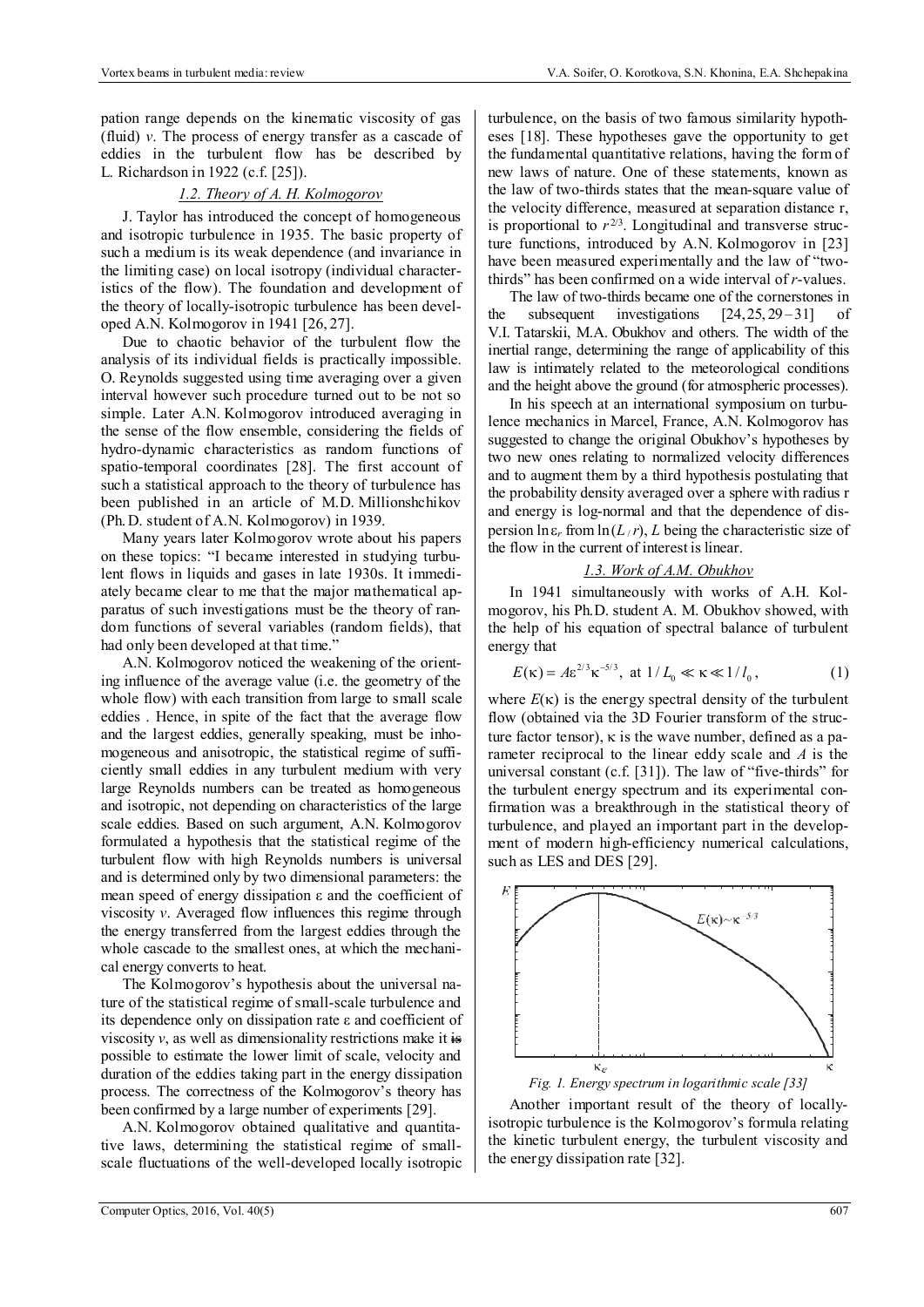#### *1.4. Models of complex random media*

The universality of Kolmogorov's spectrum, i.e. its independence from the energy source, is only applicable to the simple turbulent media, for example, the neutral fluids in which the characteristic inner scale is absent. In more complex media, for instance, in plasma, the turbulence results from interaction of different fields and/or disturbances with different characteristic frequencies, scales and absorbance bands. Moreover, nonlinear dissipation mechanisms, collapse of internal waves or surface waves can be of importance. Under such circumstances, simple models based on the inertial range and energy transfer from large to small scales are no longer applicable, and the dimensional analysis alone is not sufficient for obtaining the results in the closed form. Power spectral densities are also possible in such situations, but with certain restrictions, for example if perturbation conditions are satisfied for one type of waves. The example is the Zakharov–Filonenko's spectrum  $E(\kappa) \sim \kappa^{-11/4}$ , for capillary waves, which also correspond to the inertial range.

Apart from the statistical approach to investigation of the nature of turbulence in the works of O. Reynolds that has led to the theory of isotropic and homogeneous turbulence of Kolmogorov, there also exist structural and dynamic approaches. The foundations of the former, as has been already noted, were given by L. Richardson, who introduced the cascade model of energy transfer from large to small scales.

First attempts to explain the nature of turbulence from the dynamics standpoint as a transition from a nonlinear filed to a disordered, chaotic motion, independent from uncontrollable fluctuations and external noises, have been made by L.D. Landau in 1944 [34] and E. Hopf in 1948 [35]. In their model the flow's complexity grows due to the development of the system of instabilities having incompatible temporal scales. The velocity field becomes more disordered, as a larger number of disturbances with incomparable scales participate in its formation. In such a flow, the autocorrelation function of the velocity field drops fast while it appears possible to find the regular behavior only by monitoring the process during time intervals larger than the Poincare's return time. An image of such turbulence is an attractor representing an open coil on a multi-dimensional torus. A similar attractor, as is shown in a subsequent analysis of D. Ruelle and F. Takens in 1971 [36], is structurally unstable, i.e. it breaks down with a small change of system parameters. This implies that such complex quasi-periodic flow cannot be realized, as a rule.

The conceptual change in the understanding of the nature of turbulence occurred after the discovery of the dynamical chaos phenomenon that is understood as a random behavior of a completely deterministic system. The image of the random behavior of a dynamical system is a so-called strange attractor. A strange attractor is a manifold (set) of trajectories that are all (or almost all) are unstable (saddles) that can appear after small number of bifurcations in the phase space of some very simple flows. The most famous example of it is the convection in a heated torus-shaped cavity located in a vertical plane. The image of chaotic fluctuations of a fluid rotating inside such a cavity is the strange attractor (Lorenz attractor). According to the modern understanding, in the phase space of the Navier-Stokes equations an strange attractor must exist (under certain circumstances) on which the flow's motion corresponds to the regime of the welldefined turbulence.

The theory of turbulent boundary layer which also aims at studying the averaged statistical characteristics of flows in stationary conditions was developed by A.M. Obukhov and A.C. Monin [25, 37 – 43]. A.M. Obukhov obtained the analogous power laws for a passive fluid [41], under the assumption that the air is uncompressible. The works of A.C. Monin and A.M. Obukhov became the foundation for the air flow in a non-uniform but stationary ground boundary layer. As it stands it is the first theory of anisotropic turbulent air flow.

The effects of the random media on the propagating electromagnetic signals in random media were described by V.I. Tatarskii [24] with the help of the Kolmogorov-Obukhov's turbulence spectrum.

Theoretical and applied problems of turbulence have been investigated in the papers of A. M. Yaglom, another student of A.N. Kolmogorov. In particular, the invariance of frequency spectrum of Lagrange accelerations of the liquid particle in the turbulent flow was established in Ref. [44], as well as its dependence on the dissipation rate of the turbulent kinetic energy. In other words, in the inertial range of the well-developed turbulence this spectrum plays a part of a "white" noise. This result made it possible to relate the results of the Brownian motion theory with the turbulence theory of Kolmogorov-Obukhov. In another early paper by A.M. Yaglom [45] the second exact result in the turbulence theory (the first one was the Kolmogorov's "four-fifths" law of the dynamic equation for the velocity field) has been obtained for the temperature field in the passive flow.

It is also of importance to recall the semi-empiric theory of turbulence (c.f. [46]), being a combination of important, from the applied point of view, methods of calculation of the turbulent flow characteristics, with the help of some empiric relations. The foundation of this theory is due to L. Prandtl, J. Taylor and T. Karman (1915-1935). With the help of this theory, in Ref. [32] A.N. Kolmogorov has obtained the complete system of equations for the turbulent flow, in which turbulence, besides the mean velocity field, is characterized by two more functions of coordinates and time: turbulent energy and its scale. The analogous idea was somewhat later formulated by L. Prandtl [47]. Such an approach has allowed for description of many properties of the turbulent flows. The ideas of semi-empiric theory of turbulence have been applied to the problem of finding of the mean wind field in the ground boundary layer of the atmosphere and to the theory of transfer of suspended particles by the turbulent flow in the papers by Kolmogorov's Ph.D. students A.C. Monin [48] and G.I. Barenblatt [49, 50].

G.I. Barenblatt has developed the theory of turbulence in stratified fluids, has investigated the mechanism of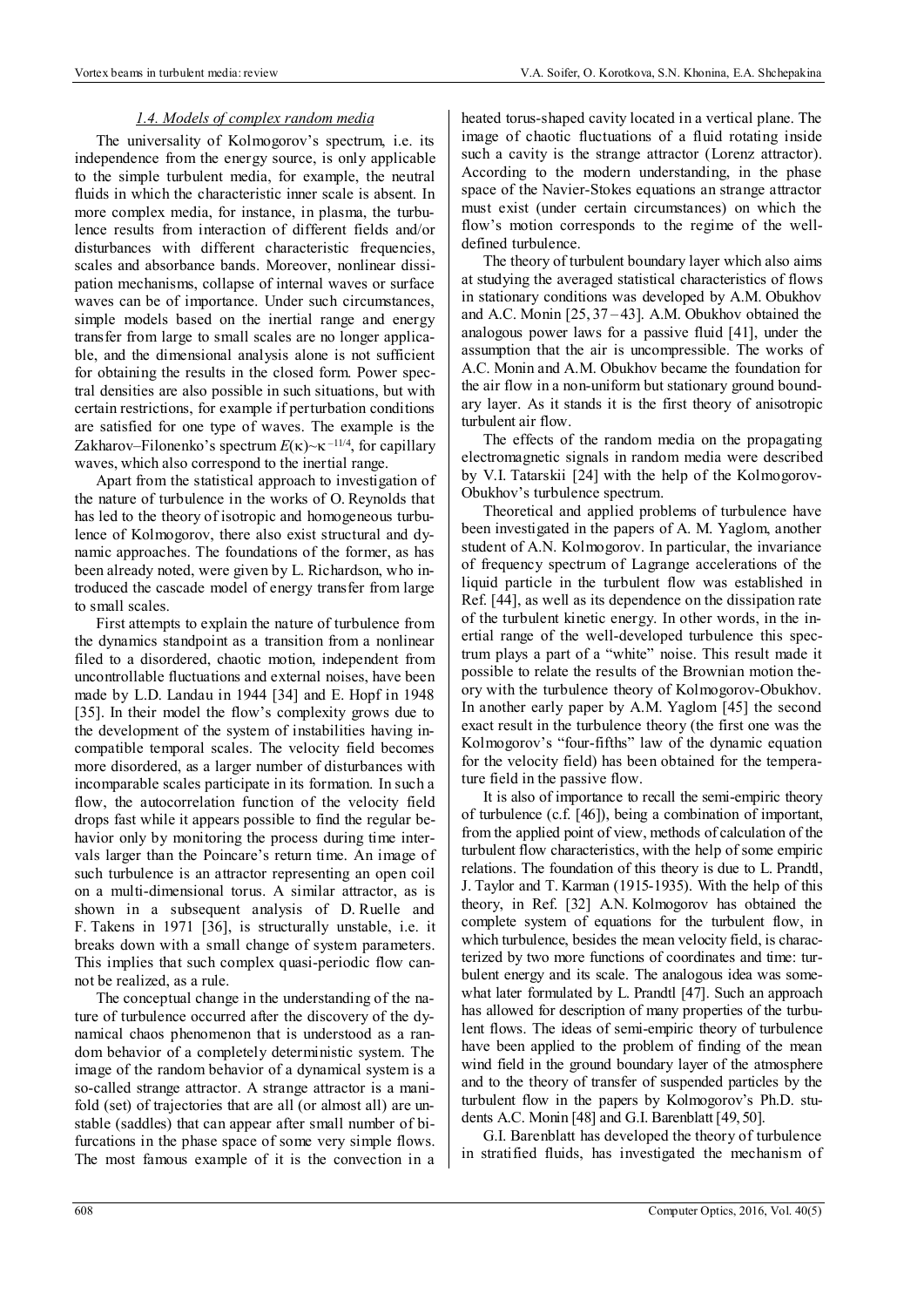dust winds and tropical storms, has suggested mathematical models of heavy particles transfer in turbulent flows and basic model of turbulent dynamics in spilled mixed fluid in stably stratified fluid, mathematical model of non-stationary heat- and mass transfer in a stably stratified turbulent flow, the model for mitigation of the turbulent friction with the help of polymer additive, mathematical models of turbulent explosion, mathematical model of the flow transfer from laminar state to turbulent with the account of the previously existing turbulence. Also the scaling laws for the well-developed turbulent sheared flows, in particular for tubes, boundary layers and near the wall regions (see for example  $[51-54]$  and references wherein) have been obtained.

As we have already noted, the theory of turbulence is far from being completed. New experimental results adjust its contents, sometimes modifying its major postulates. For example, there currently exists an opinion that the law of "five-thirds" takes place not for all turbulent flows, and that each turbulent flow has its own energy cascade, depending on its structure [55].

In Ref. [56] it is shown that the universal logarithmic Karman-Prandle law (independent from the Reynold's number) for distribution of velocities in the major internal region of the sheared turbulent flow, whose derivation was suggested by L.D. Landau, is based on a not very relevant assumption. Hence, the logarithmic law cannot be correct and does not confirm the experiment. In [56] an alternative scaling (power) law is suggested that does depend on the Reynolds' number, and also the corresponding resistance law is obtained.

As is mentioned in Ref. [57], in the theory of turbulence the mathematical apparatus of the theory of random functions makes it possible to do a deep analysis of kinematic properties of hydrodynamic fields. The most significant restrictions, from a physical point of view, are coming from the dynamics equations. The investigations of Kolmogorov in this field are not concerned with mathematical part of the theory, i.e. kinematics, but rather with the dynamics of turbulent flows. In the very beginning he became interested in the dynamics of the isotropic turbulence, and already in 1939 his Ph.D. student M. D. Millionshchikov has published an interesting paper [58], relating to the final stage of development of isotropic turbulence, in which, according to the ideas of Fridman and Keller, one may neglect the third moments of the velocity field in comparison with the second moments. In a latter paper of M.D. Millionshchikov [59] a method of statistical approximation was suggested, that makes it possible to obtain an approximate closed system of equations for the second and third order moments from the chain of equations for all the moments. This approximation, which is called from that time the "Millionshchikov's hypothesis", allows neglecting semi-invariants of the forth order and to approximate the forth moments of hydrodynamic fields through the second moments according to the rule valid in the case of multidimensional normal distribution of probabilities:

$$
\overline{\omega_1 \omega_2 \omega_3 \omega_4} = \overline{\omega_1 \omega_2} \cdot \overline{\omega_3 \omega_4} + \overline{\omega_1 \omega_3} \cdot \overline{\omega_2 \omega_4} + \overline{\omega_1 \omega_3} \cdot \overline{\omega_2 \omega_3}.
$$
\n(2)

We also note here that the approximate methods of nonlinear system analysis, similar to the "Millionshchikov's hypothesis," play important part in other branches of modern physics.

# *2. Propagation of light beams in natural turbulent media*

Since the invention of the laser in 1950s the influence of natural random media, such as atmospheric turbulence, oceanic turbulence and some soft biological tissues, on propagating optical waves became of a problem of substantial scientific and engineering interest in a number of countries. It became apparent that if an optical wave is deterministic, i.e. it has well defined constant spatial intensity profile and phase, the natural media affect it in two fundamentally different ways: light is scattered by discrete particulate structures [4] and is gradually modified by continuous changes in the refractive index, caused by either thermodynamic changes in the medium, i.e. temperature or pressure in the atmosphere, or the changes in the chemical composition, i.e. salinity in the oceans  $[4 - 6, 24, 30]$ . The latter effect is broadly known as optical turbulence. The major practically important outcomes of the laser optical waves interacting with turbulent atmosphere are the additional (to free-space) diffraction, scintillations, beam wander, and changes in the wave's coherence state. In 1970-2000s a number of techniques have been proposed for mitigation of such effects relating to structuring and randomizing the source [19], applying multiple wavelengths [20], and capturing the light by aperture arrays [60].

In this section we will overview some effects of natural random media on the properties of several recently introduced classes of stochastic (random) beams. It has been shown theoretically and experimentally that that if a beam is pre-randomized at the transmitter it can be optimized in terms of spread, spatial intensity distribution and scintillation. However, compared to deterministic laser beams, stochastic beams experience much more complicated effects, such as random source induced additional diffraction, non-monotonic changes in the degree of coherence, possible changes in the degree and state of polarization, and, for quasi-monochromatic beams possible changes in spectral composition. Among the optical technologies that are benefiting from the source randomization are the FSO communication systems and the LI-DARs (radars at optical frequencies)  $[1-3]$ . Since the deterministic beams can be treated as limiting cases of the corresponding stochastic beams, i.e. which preserve the spatial intensity distribution at the source but attain the maximum value of the degree of coherence, we will discuss the general cases of random beams and point to the corresponding deterministic beams as the special cases.

#### *2.1. Models of spatial power spectra of turbulence*

We begin by discussing a general approach for predicting second-order statistics of stochastic beams propagating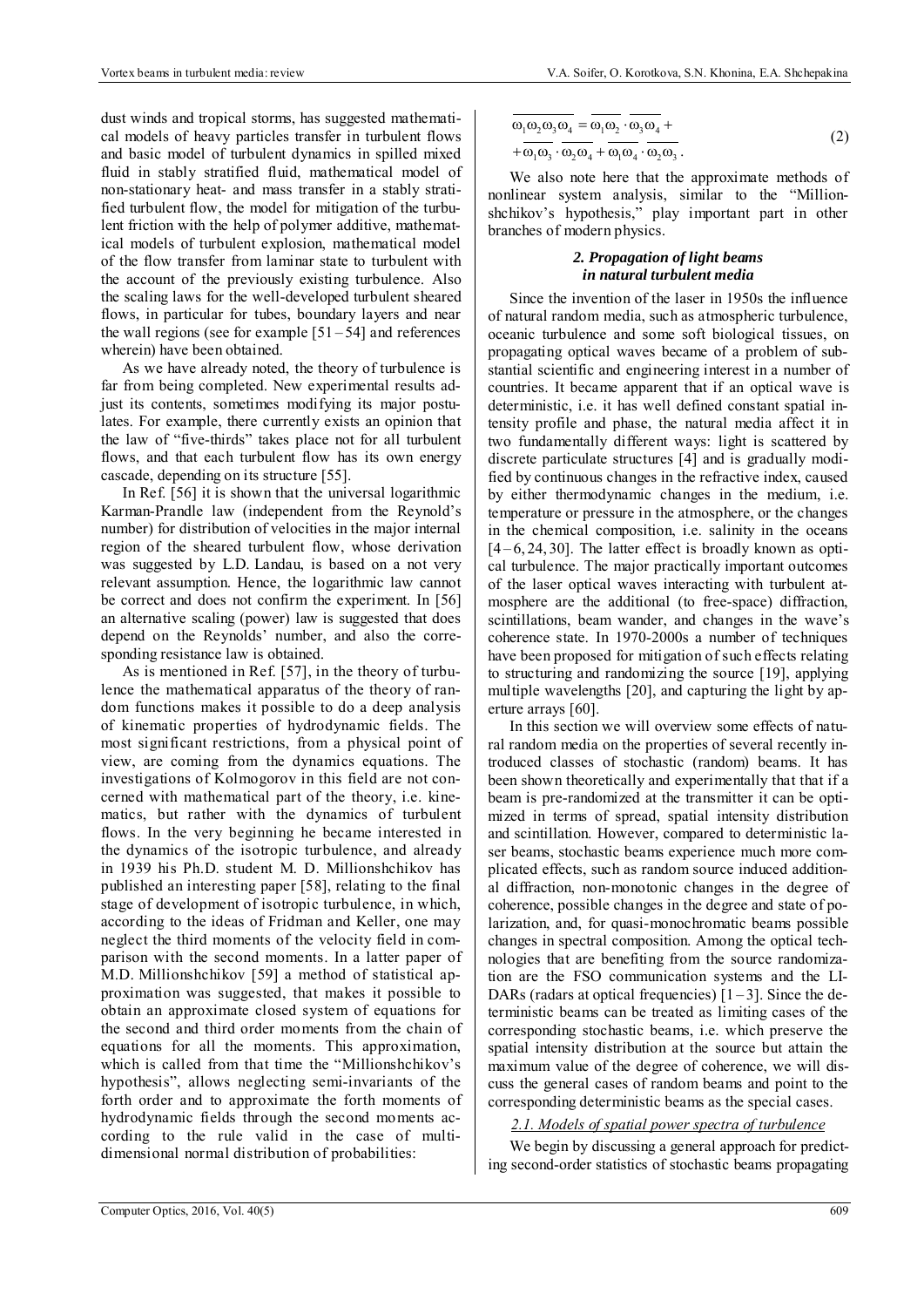in continuous random media with known correlation functions (or theirs Fourier transforms, power spectra).

According to the classification of random processes [61], most optically turbulent media can be characterized as processes with stationary increments. In such cases the mean value of the refractive index at a position vector  $\mathbf{r} = (x, y, z)$  in the three-dimensional space,

$$
n_0(\mathbf{r}) = \langle n(\mathbf{r}) \rangle_M, \tag{3}
$$

is not a constant but may slowly vary with time of the day, meteorological conditions, etc. Therefore, it is convenient to consider correlation functions of the refractive index adjusted by its mean value. For example, the correlation function at two positions in space,  $\mathbf{r}_1$  and  $\mathbf{r}_2$ , has form:

$$
B_n(\mathbf{r}_1; \mathbf{r}_2) = \langle \left[ n(\mathbf{r}_1) - n_0(\mathbf{r}_1) \right] \left[ n(\mathbf{r}_2) - n_0(\mathbf{r}_2) \right] \rangle_M, \tag{4}
$$

In Eqs.  $(3)$ – $(4)$  the angular brackets with subscript *M* denote the average taken over ensemble of turbulent realizations.

In the case of the well-developed turbulence its statistics are assumed to be homogeneous, i.e. translationinvariant in the inertial range of scales. In such cases the correlation function  $B_n(\mathbf{r}_1; \mathbf{r}_2)$  may be represented via its Fourier power spectrum  $\Phi_n(\kappa)$ , on the basis of the famous Wiener-Kintchine's theorem:

$$
B_n(\mathbf{r}) = \iiint \exp(i\mathbf{\kappa} \cdot \mathbf{r}) \Phi_n(\mathbf{\kappa}) d^3 \mathbf{\kappa},
$$
  

$$
\Phi_n(\mathbf{\kappa}) = \left(\frac{1}{2\pi}\right)^3 \iiint \exp(i\mathbf{\kappa} \cdot \mathbf{r}) B_n(\mathbf{r}) d^3 \mathbf{r}.
$$
 (5)

Here  $\kappa = (\kappa_x, \kappa_y, \kappa_z)$  is the three-dimensional vector representing spatial frequencies (with units 1/m) along the three Cartesian axes.

The assumption that in the inertial range of scales the turbulence is also isotropic, i.e. rotationally-invariant, implies the following one-dimensional spectral representation.

$$
B_n(r) = \frac{4\pi}{r} \int_0^\infty \sin(\kappa r) \Phi_n(\kappa) d\kappa,
$$
  

$$
\Phi_n(\kappa) = \frac{1}{2\pi^2 \kappa} \int_0^\infty \sin(\kappa r) B_n(r) dr,
$$
 (6)

where *r* and  $\kappa$  are the magnitudes of vectors **r** and **κ**, respectively.

For a variety of natural media in which optical turbulence is driven by a single thermodynamic quantity, chemical compound or mechanical process its power spectrum in the inertial range is represented by a power law. In Fig. 2 the one-dimensional power spectrum is shown in the logarithmic scale, hence being a line with a negative slope.

The basic analytic power spectrum model belongs to Kolmogorov [26]:

$$
\Phi_n(\kappa) = 0,033 \ C_n^2 \kappa^{-11/3}, \quad 1/L_0 \ll \kappa \ll 1/l_0, \tag{7}
$$

where  $C_n^2$  is the refractive index structure, which can have large range of values, depending on the medium. For the atmospheric turbulence near the ground the typical values are  $10^{-15} \div 10^{-13}$  m<sup>-2/3</sup> and go down to zero with growing height. The most popular model for the vertical profile of  $C_n^2$  is Hafnagel-Valley (HV) model [6].



*Fig. 2. One-dimensional spatial power spectrum of isotropic turbulence (logarithmic scale)*

Kolmogorov spectrum does not take into account the effects of the inner and outer scales of turbulence and, more importantly, leads to divergent integrals for some of the statistical moments of light. More elaborated spectra were suggested by Tatarskii [24] and von Karman [2] which addressed these issues.

Perhaps the most elaborate mathematical model based on the Kolmogorov power law has been obtained by Andrews [62] on the basis of the experimental data of Hill [63]. Hill showed that there exists a bump at high spatial frequencies (driven by the smallest turbulent eddies) which deviates the spectrum from the Kolmogorov's -11/3 line. If  $\kappa_m = 5.92/l_0$ , and  $\kappa_0 = 1/L_0$  are the cut-off spatial frequencies corresponding to the inner and outer scales, and  $\kappa_l = 3.3/l_0$  then the spectrum has the form:

$$
\Phi_n(\kappa) = 0.033 \ C_n^2 \kappa^{-11/3} \frac{\exp\left[-\left(\kappa^2/\kappa_m^2\right)\right]}{\left(\kappa^2 + \kappa_0^2\right)^{11/6}} \times
$$
\n
$$
\times \left[1 + 1.802(\kappa/\kappa_l) - 0.254(\kappa/\kappa_l)^{7/6}\right], \quad 0 \le \kappa < \infty.
$$
\n(8)

Classic Kolmogorov power law has been experimentally shown to be violated in a number of cases  $[64 - 68]$ . For instance, at high altitudes above the ground the power constant of the atmospheric turbulence has been found to have either smaller or larger values than  $-11/3$ . For instance, low values of the power constant imply that smaller scales carry more energy and hence on average turbulent realizations have more refined structure. On the contrary, for higher values of the power constant account for more energy belonging to larger scales and the turbulence has more of the crude irregularities. The deflections in the power constant from the Kolmogorov value result in the qualitative and quantitative changes in the optical beam statistics [69].

Recent measurements of the atmospheric power spectrum at different altitudes above the ground revealed that the atmosphere is of the Kolmogorov type only in the Earth's boundary layer (within the first 2 km) and has three-layered structure (see Fig. 3.)

Analytical models have been developed for the power law spectrum with power constant α varying in the interval  $3 < \alpha < 4$  [71–73]. For example, such a model, which also takes into account the inner and the outer scales has form: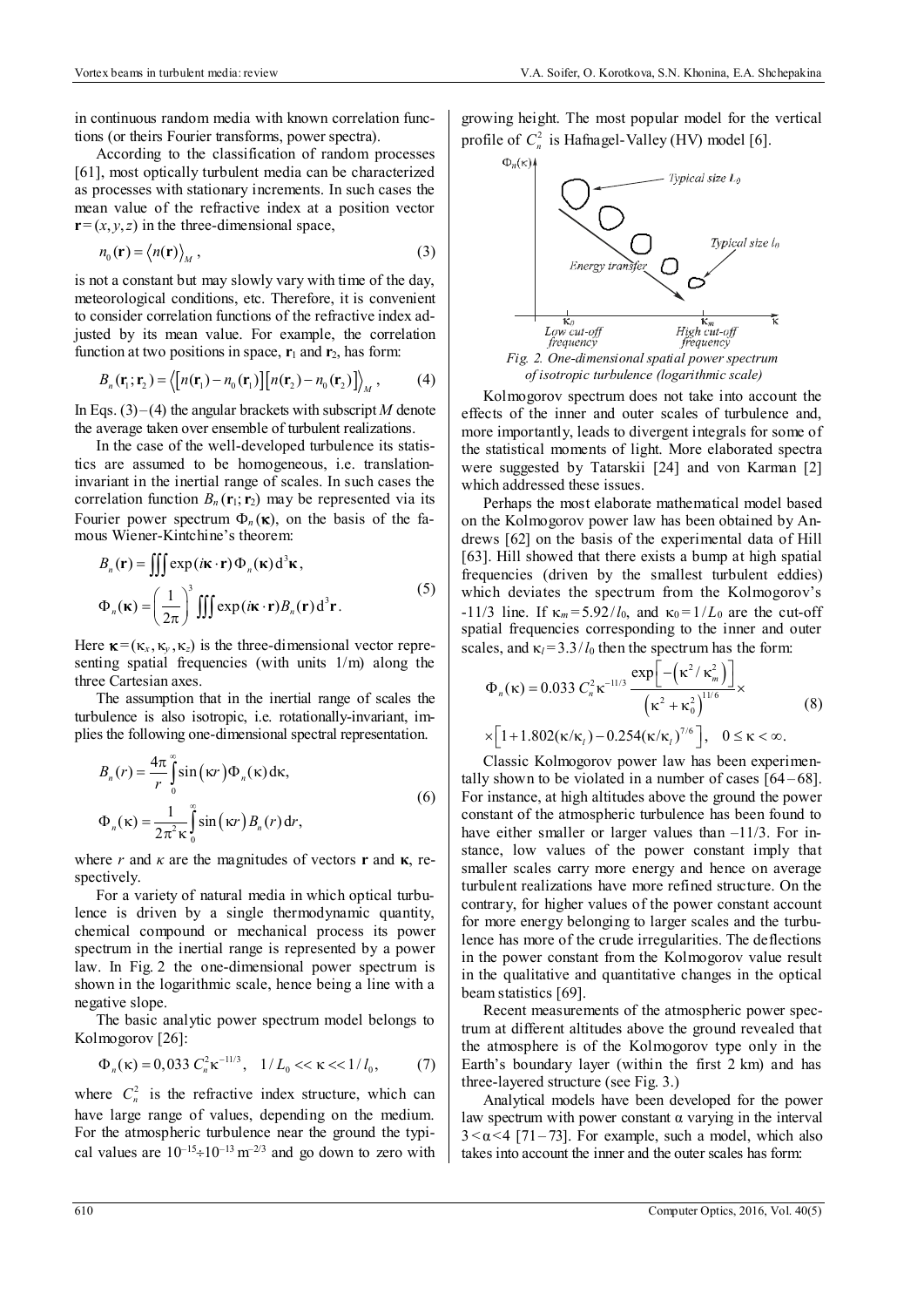$$
\Phi_n(\kappa) = A(\alpha) \tilde{C}_n^2 \frac{\exp\left[-\left(\kappa^2/\kappa_m^2\right)\right]}{\left(\kappa^2 + \kappa_0^2\right)^{\alpha/2}},
$$
\n
$$
0 \le \kappa < \infty, \quad 3 < \alpha < 4,
$$
\n
$$
\kappa_0 = 2\pi/L_0, \quad \kappa_m = c(\alpha)/l_0,
$$
\n
$$
A(\alpha) = (1/4\pi^2) \Gamma(\alpha - 1) \cos(\alpha \pi/2),
$$
\n
$$
c(\alpha) = \left[ (2\pi/3) \Gamma((5-\alpha)/2) A(\alpha) \right]^{1/(\alpha-5)}.
$$
\n(9)

Here  $\Gamma(\cdot)$  is the Gamma function, and  $\tilde{C}_n^2$  is the generalized refractive index structure parameter with units  $m^{3-\alpha}$ .



*curves correspond to different measurement campaigns [70]* 

In the close proximity of the ground, i.e. within the first several meters above the ground atmospheric turbulence may exhibit anisotropic characteristics. Namely, it was shown [74] that the refractive index correlation function has smaller width in the vertical direction than in the horizontal. This implies that a typical turbulent eddy is of the ellipsoidal shape rather than spherical (see Fig. 4)



*Fig. 4. Anisotropic ellipse of average refractive index fluctuations in atmospheric turbulence* 

The mathematical model for the anisotropic power spectrum that takes into account turbulent anisotropy, in addition to the inner, outer scales and the power law slope has form [77]

$$
\Phi_{n}(\kappa_{x}, \kappa_{y}, 0) =
$$
\n
$$
= \frac{\mu_{x}\mu_{y}\mu_{z}A(\alpha)\tilde{C}_{n}^{2} \exp(-\kappa_{x}^{2} / \kappa_{mx}^{2} - \kappa_{y}^{2} / \kappa_{my}^{2})}{(\mu_{x}^{2}\kappa_{x}^{2} + \mu_{y}^{2}\kappa_{y}^{2} + \kappa_{0}^{2})^{\alpha/2}},
$$
\n
$$
3 < \alpha < 4,
$$
\n(10)

where  $\mu_x$  and  $\mu_y$  are the anisotropic factors in two transverse directions,  $\mu_z$  is the anisotropic factor in direction of propagation (see Fig. 4),  $\kappa_0^2 = \kappa_{x0}^2 + \kappa_{y0}^2 + \kappa_{z0}^2$ ;  $\kappa_{x0} = 2\pi / \sqrt{3}L_x$ ,  $\kappa_{z0} = 2\pi / \sqrt{3}L_z$  and  $\kappa_{y0} = 2\pi / \sqrt{3}L_y$ with  $L_x = L_z$  and  $L_y$  being the outer scales in the  $x(z)$  and  $y$ directions, respectively,  $\kappa_{mx} = c(\alpha)/l_x$ ,  $\kappa_{mx} = c(\alpha)/l_z$  and  $\kappa_{mv} = c(\alpha)/l_v$  with  $l_x = l_z$  and  $l_v$  being the inner scales in the *x*(*z*) and *y* directions, respectively.

The optical properties of various soft biological tissues are determined by the local statistical properties of the refractive index. For the majority of the bio-tissues, the average value of the index is  $1.34 - 1.36$  (with variation within  $0.01 - 0.04$ ). More importantly, it was measured by Schmitt and Kumar [87, 88] that the tissues have a well defined power spectrum of the form

$$
\Phi_n(\kappa) = \frac{4\pi C_n^2 L_0^2 (\alpha - 1)}{\left(1 + \kappa^2 L_0^2\right)^{\alpha}},\tag{11}
$$

where  $1.28 < \alpha < 1.41$  and  $C_n^2$  is on the order of  $10^{-3}m^{3-\alpha}$ .

Oceanic turbulence is due to fluctuating temperature and salinity [89]. The analytical model for the power spectrum of the homogeneous and isotropic oceanic turbulence has been developed by Nikishovs [85] and has the form:

$$
\Phi_n(\kappa) = 0.388 \times 10^{-8} \varepsilon_K^{-1/3} \kappa^{-11/3} \times
$$
  
 
$$
\times \left[1 + 2.35(\kappa \eta_K)^{2/3}\right] f(\kappa, w_K, \chi_T), \tag{12}
$$

where  $\epsilon_K$  dissipation rate of the turbulent kinetic energy per unit mass  $(10^{-4} \div 10^{-10} \text{ m}^2/\text{sec}^3)$ ,  $\eta_K = 10^{-3} \text{ m}$  is the inner scale of turbulence,

$$
f(\kappa, w_K, \chi_T) =
$$
  
=  $(\chi_T/w_K^2) \Big( w_K^2 e^{-A_T \delta_K} + e^{-A_S \delta_K} - 2w_K e^{-A_T \delta_K} \Big)$ , (13)

where  $\chi_T$  is the dissipation rate of root-mean square temperature,  $A_S = 1.9 \cdot 10^{-4}$ ,  $A_{TS} = 19.41 \cdot 10^{-3}$ ,  $\delta_K = 8.284 (\kappa \eta_K)^{4/3}$ +  $+12.978(\kappa \eta_K)^2$ ,  $w_K$  – is the temperature-salinity balance parameter varying in the range  $[-5, 0]$ , 0 corresponding to the temperature-only contributions, –5 corresponding to the maximum possible salinity contribution, in addition to temperature fluctuations. Unlike  $\chi_T u \varepsilon_K$ , that affect the strength of the spectrum,  $w_K$  affects its shape (Fig. 5).



*2.2. Effects of random media on propagating optical beam* 

Just like for deterministic beams the classic propagation techniques: Rytov approximation, parabolic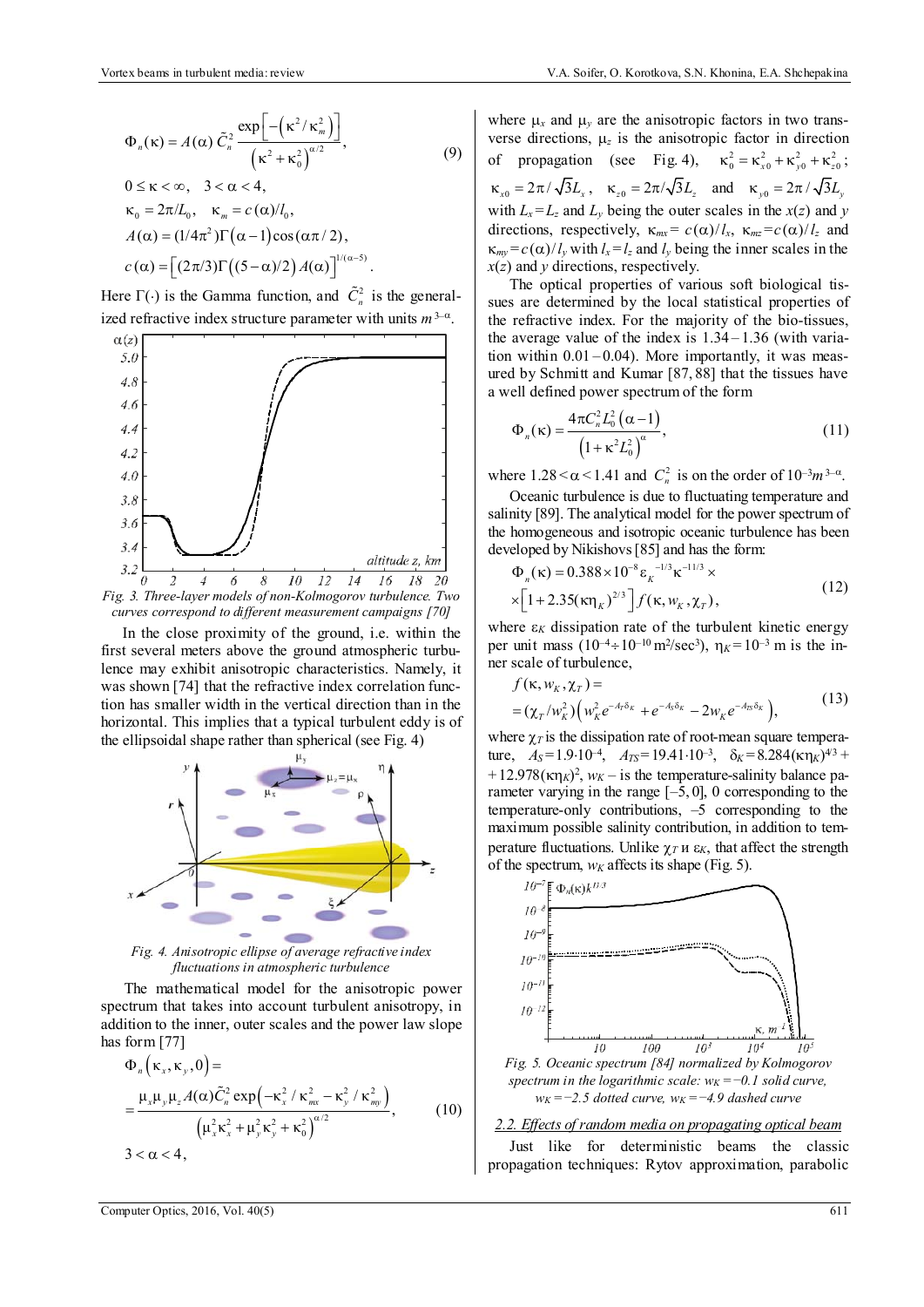equations and the extended Huygens-Fresnel integral [6] can be applied for stochastic beams if the moments greater or equal than two must be evaluated.

More recently two other methods have been developed based on the plane-wave decomposition [79] and on the coherent mode decomposition [80].The former approach relies on calculation of the change that the random medium produces on any two tilted plane waves, initially correlated in the source plane. Once such paired plane wave modes are known after propagation in the medium the moments of any random (and deterministic, as the special case) can be determined by summing up the results with suitable weights. For a variety of random media it is fairly simple to calculate the results for the pair of plane waves, tabulate them and then apply the data for any source distributions. The latter method is based on the coherent mode decomposition [90] of random fields being a two-dimensional veriosn of the Mercer's expansion [91]. Indeed, it is well known that any random beam can be represented as the infinite series of coherent modes each being the product of eigenfunctions at a pair of positions, depending on the source correlation function and weighted by the eigenvalues, depending on the source intensity distribution. Hence, if the propagation characteristics of the coherent modes are known in a given medium then the result for any random beam can be found by superposing the propagated modes. In practice, truncated versions of both plane wave series and coherent mode series, can be used with retention of the sufficiently many terms. Such beams are sometimes termed as pseudo-partially coherent.

Let us adopt the following notations for the random beam propagation analysis. Let the random source situated in the plane  $z=0$  be characterized by vectors  $\mathbf{r}_1'$ and  $\mathbf{r}_2'$ , where  $\mathbf{r}'=(x',y',z')=(\mathbf{p}',\mathbf{z})$ . The beam then propagates into the pozitive half-space  $z > 0$  close to the positive *z*-axis (see Fig. 6.). In any plane  $z > 0$  transverse to the direction of propagation the beam is characterized by vectors  $\mathbf{r}_1$  and  $\mathbf{r}_2$ , where  $\mathbf{r} = (x, y, z) = (\mathbf{p}, \mathbf{z})$ .

Application of the extended Huygens-Fresnel integral to a beam generated by a random source with secondorder correlation function (cross-spectral density)  $W(\rho'_1, 0, \rho'_2, 0; \lambda)$ ,  $\lambda$  being the wavelength, and propagating in a homogeneous and isotropic turbulence with power spectrum  $\Phi_n(\kappa)$  results in the following expression for the resulting correlation function  $W(\rho_1, z, \rho_2, z; \lambda)$  in the plane  $z > 0$ :

$$
W(\mathbf{p}_1, z, \mathbf{p}_2, z; \lambda) = \left(\frac{1}{\lambda z}\right)^2 \int_{-\infty}^{\infty} \int_{-\infty}^{\infty} W^{(0)}(\mathbf{p}_1, \mathbf{p}_2; \lambda) \times
$$
  
\n
$$
\times \exp\left\{-i\pi \frac{(\mathbf{p}_1 - \mathbf{p}_1')^2 - (\mathbf{p}_2 - \mathbf{p}_2')^2}{\lambda z}\right\} \times
$$
  
\n
$$
\times \exp\left\{-\frac{4\pi^4 z}{3\lambda^2} \left[(\mathbf{p}_1 - \mathbf{p}_2)^2 + (\mathbf{p}_1 - \mathbf{p}_2)(\mathbf{p}_1' - \mathbf{p}_2') + \right. \\
$$
  
\n
$$
+(\mathbf{p}_1' - \mathbf{p}_2')^2 \int_{0}^{\infty} \kappa^3 \Phi_n(\kappa) d\kappa \right] \, d\mathbf{p}_1' d\mathbf{p}_2',
$$
\n(14)



*Fig. 6. Schematic diagram illustrating beam propagation in random media*

Let us now overview several existing models for optical beams and effects that random media produce on them on propagation. We note that while practically arbitrary intensity distribution can be considered the profile of the correlation function must satisfy certain conditions such as non-negativity and quasi-Hermiticity.

The second-order correlation properties of the Gaussian Schell-model [GSM] being the basic random modelsource has the form

 $\alpha$ 

$$
W^{(0)}(\mathbf{p'}_1, \mathbf{p'}_2; \lambda) =
$$
  
=  $I(\lambda) \exp\left[-\frac{\rho_1'^2 + \rho_2'^2}{4\sigma^2}\right] \exp\left[-\frac{(\mathbf{p'}_1 - \mathbf{p'}_2)^2}{2\delta^2}\right],$  (15)

where the first term defines the spectral composition, that can be of Gaussian form,

$$
I(\lambda) = I_0 \exp\left[-\frac{(\lambda - \lambda_1)^2}{2\Lambda_1^2}\right].
$$
 (16)

the second term gives the spatial distribution of the average intensity and the last term defines the coherence state of the source.

Parameters  $\sigma$ ,  $\delta$  and  $\Lambda$  are the r.m.s. widths of the corresponding distributions whose choice defines the spread of the average intensity, typical width of the degree of coherence and the width of the spectral line. In the limiting case as  $\sigma$  tends to zero or infinity, one obtains spherical or plane wave, as  $\delta$  approaches zero or infinity an incoherent or coherent wave (lowest order Gaussian beam) is generated and when  $\Lambda$ <sup>*I*</sup> is close to zero or infinity a single-line spectrum or white spectrum is produced.

In order to obtain a beam-like field the parameters of the GSM source must satisfy the inequality:

$$
\frac{1}{4\sigma^2} + \frac{1}{\delta^2} < < \frac{2\pi^2}{\lambda^2}.\tag{17}
$$

For the general set of parameters of the GSM beam the expression for its second-order correlation function  $W(\rho_1, z, \rho_2, z; \lambda)$  can be found in the closed form and analyzed for the beam spreading, as well as its coherence changes and the spectral changes. It has been found (cf. [2]) that the spread term has three components: coherent Gaussian beam spread as in free space, coherent Gaussian beam spread in the turbulent medium and the GSM beam spread as if it propagates in free space. The first and the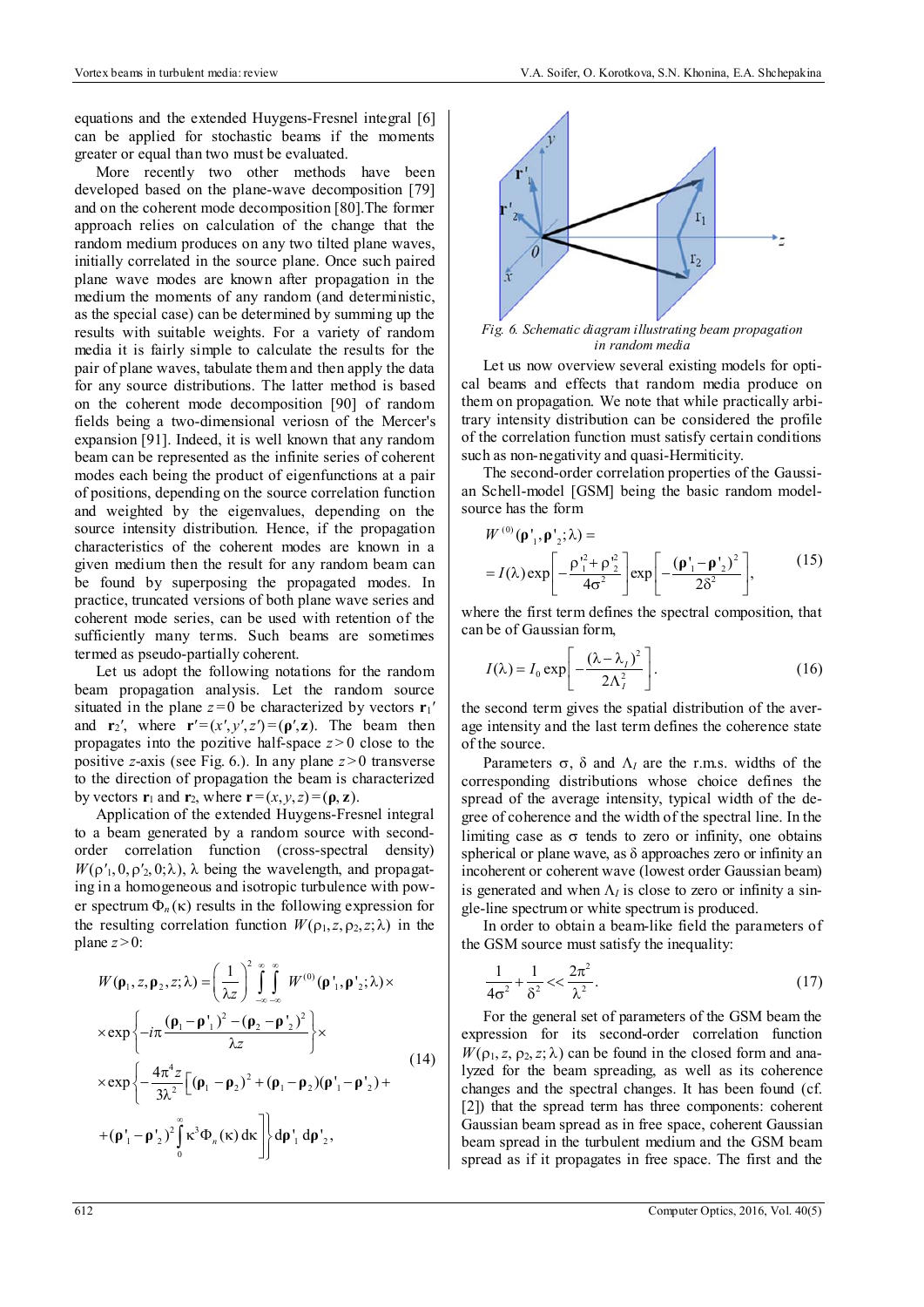last terms have quadratic dependence on propagation distance and the second term has cubic dependence. Hence close to the source the intensity and coherence properties of the source play the crucial part in determining the spread while at larger distances the turbulence starts to dominate. The degree of coherence of the GSM beam generally grows (widens) in the beginning of the path, reaches its maximum and then gradually decreases to zero at larger propagation distances. Only in the limit of the coherent GSM source (Gaussian beam) the degree of coherence starts from unity and monotonically decreases with distance. Also the GSM beams with nontrivial spectral composition are shown to exhibit a turn in the shift of the spectral line. At small distances the spectrum is red-shifted but at sufficiently large distances it is gradually blue-shifted back to the original composition. Other effects in the GSM beams like scintillations and beam-wander have also been calculated (cf. [19]) and it was found that the GSM beams are more resilient to turbulence than corresponding Gaussian beams, i.e. they have lower scintillation index and lower beam-wander centroid.

Unlike in the GSM case [94, 95] where the spatial beam distribution and its correlation properties are independent from the spectral composition the following model makes it possible to couple them [101]:

$$
W^{(0)}(\mathbf{p'}_1, \mathbf{p'}_2; \lambda) =
$$
  
=  $I(\lambda) \exp \left[ -\frac{\rho_1^2 + \rho_2^2}{4\sigma^2(\lambda)} \right] \exp \left[ -\frac{(\mathbf{p'}_1 - \mathbf{p'}_2)^2}{2\delta^2(\lambda)} \right],$  (18)

$$
I(\lambda) = I_0 \exp\left[-\frac{(\lambda - \lambda_I)^2}{2\Lambda_I^2}\right],
$$
 (19)

$$
\sigma(\lambda) = \sigma_0 \exp\left[-\frac{(\lambda - \lambda_\sigma)^2}{2\Lambda_\sigma^2}\right],\tag{20}
$$

$$
\delta(\lambda) = \delta_0 \exp\left[-\frac{(\lambda - \lambda_\delta)^2}{2\Lambda_\delta^2}\right].
$$
 (21)

As we see, in addition to  $I(\lambda)$  the r.m.s. widths  $\sigma$  and δ might also have the spectral dependence.

Different combinations of the spectral composition of the source parameters have been shown to enable both types of controlled spectral shift (blue and red), being either on- or off-axis. Besides, depending on the combination of parameters, the spectral shifts due to short-distance source correlations can be either suppressed or not suppressed by turbulence effects as the beam propagates over large distances. In other words, in contrast to the earlier reported findings according to which the atmospheric turbulence always tends to suppress the original (on-axis) spectral shift, the results reported in [100] showed that in some situations such a shift can actually be enhanced by the atmosphere. The said effect occurs when the intensity  $I_0$  and root-mean-square width of the beam  $\sigma = \sigma(\lambda)$  are modulated by a Gaussian function (see (16)) and  $\delta$  is a constant. On the other hand, when  $\delta$  is a Gaussian function and  $\sigma$  is a constant, the choice of the central wavelength  $\lambda_{\delta}$  defines the magnitude and direction of the shift due to turbulence. The spectral composition of both quantities,  $\sigma(\lambda)$  and  $\delta(\lambda)$ , can also produce a number of non-trivial results. In particular, in the situation when the central wavelengths,  $\lambda_{\sigma}$  and  $\lambda_{\delta}$ , are located on different sides of  $\lambda_I$  the spectrum of the propagating beam may coincide with the original spectrum at any propagation distance for a given turbulent channel, which was deemed impossible according to previous studies.

A new, so-called multi-Gaussian Schell-model beam (MGSM) proposed in [102] was shown to generate far fields with flat intensity profiles. Its correlation function has form:

$$
W^{(0)}(\mathbf{p'}_1, \mathbf{p'}_2; \omega) = \exp\left[-\frac{\rho'^2_1 + \rho'^2_2}{4\sigma^2}\right] \times \times \frac{1}{C_0} \sum_{m=1}^M \frac{(-1)^{m-1}}{m} {M \choose m} \exp\left[-\frac{|\mathbf{p'}_2 - \mathbf{p'}_1|^2}{2m\delta^2}\right].
$$
 (22)

The authors in [103] derived analytic formulas for the cross-spectral density function of the MGSM beam under the paraxial approximation at arbitrary distances from the source in vacuum, also deducing expressions for the spectral density and the degree of coherence. In addition, using an extended Huygens-Fresnel principle, the following results for propagation of such beams in linear random media and, in particular, atmospheric turbulence were obtained: while the beams propagating in free space retain the flat intensity profiles near the optical axis, this is not the case in the presence of a random medium, when at sufficiently large propagation distances the intensity returns to a Gaussian-like profile. Thus, the key feature of the MGSM beams, the ability to form far-field flat profiles, can be used either for unlimited propagation distances in vacuum or for limited distances in natural random media, where the propagating beam was shown to retain its profile at a certain distance defined by the proper choice of the beam size  $\sigma$ , correlation width δ, total number of terms *M*, and the wavelength  $\lambda$ . The ability of the new beams to form the robust flat intensity profiles near the beam axis can find uses for communications, sensing, and in other situations where the presence of a medium between the source and the object is inevitable.

Other two models of Schell-type where the degree of coherence is a product of a Gaussian function with either Bessel function or Laguerre polynomial was shown to generate rings in the far field on propagation in free space [92].

$$
W^{(0)}(\mathbf{p}'_1, \mathbf{p}'_2) = \exp\left(-\frac{|\mathbf{p}'_1|^2 + |\mathbf{p}'_2|^2}{4\sigma^2} - \frac{|\mathbf{p}'_1 - \mathbf{p}'_2|^2}{2\delta^2}\right) \times \times J_0\left[\beta \frac{(\mathbf{p}'_1 - \mathbf{p}'_2)}{\delta}\right],
$$
\n
$$
W^{(0)}(\mathbf{p}'_1, \mathbf{p}'_2) = \exp\left(-\frac{|\mathbf{p}'_1|^2 + |\mathbf{p}'_2|^2}{4\sigma^2} - \frac{|\mathbf{p}'_1 - \mathbf{p}'_2|^2}{2\delta^2}\right) \times \times L_n\left[\beta \frac{|\mathbf{p}'_1 - \mathbf{p}'_2|^2}{2\delta^2}\right].
$$
\n(24)

In papers [93, 94] the beams generated by Laguerre– Gaussian-correlated and Bessel–Gaussian-correlated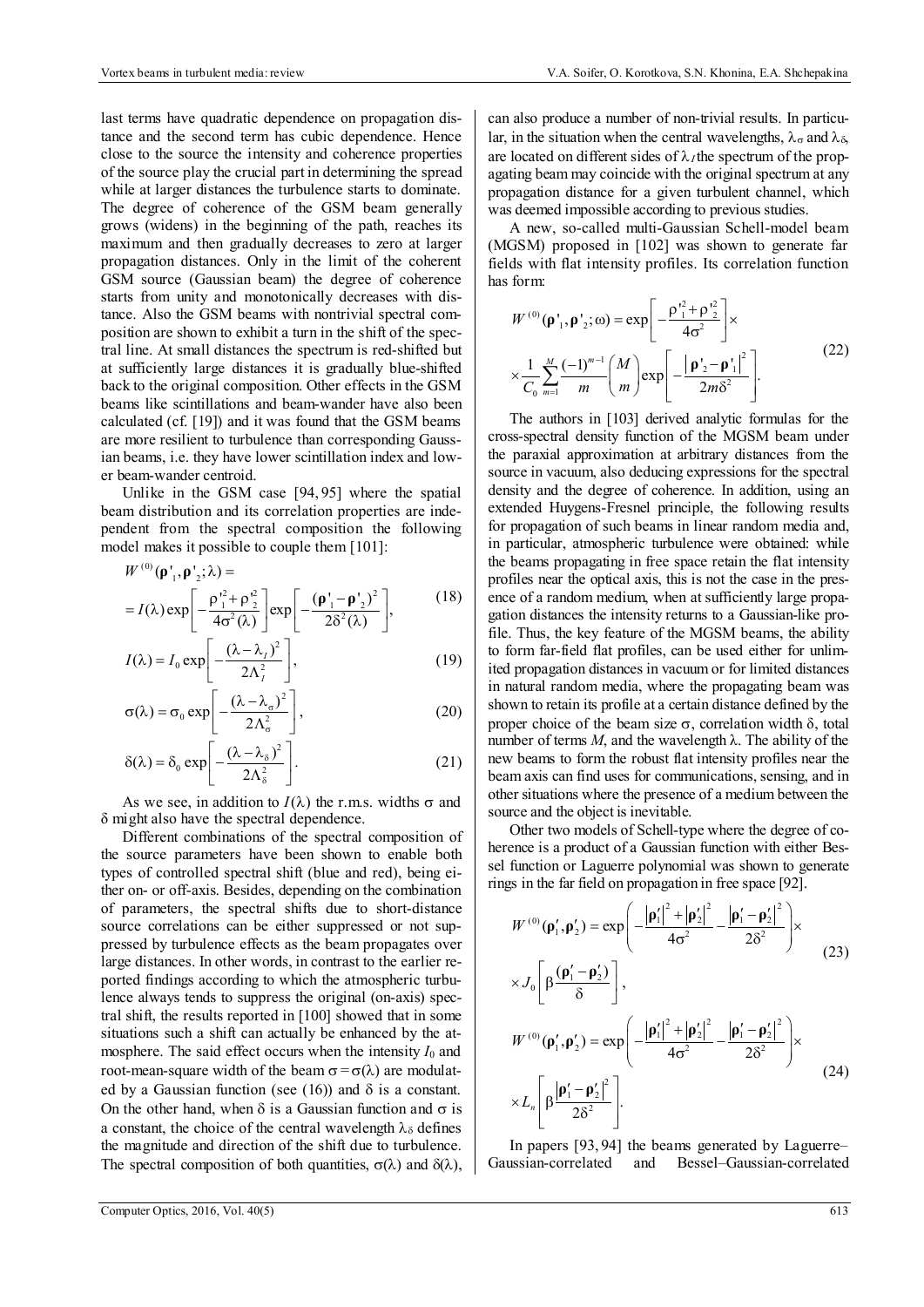sources were studied on propagation in the atmosphere. It is shown that after forming the intensity rings at some distances from the source the beams fill the central part leading to a 3D bottle beam. Such structures are convenient for circumventing obstacles and trapping of particles.

Schell-like sources leading to more complex intensity distributions in free space and random media were suggested and experimentally realized in Refs. [95, 104 –111]. They include rectangular profiles, frames and cages, arrays, concentric rings, azimuthally varying profiles, combs, etc. Propagation of these beams in various random media has been extensively studied (cf.  $[112 - 115]$ )

Only few model sources are known beyond the Schell-type. For instance, in Ref. [36] a source was introduced whose degree of coherence does not depend on the difference between two locations. A beam produced by such a non-uniformly correlated source is able to selffocus either at positions on or off axis at a prescribed distance from the source. For the off-axis case such a selffocused beam retains its maximum at the formed transverse location but shifts its maximum back to the axis at sufficiently large distances [37].

## *3. Generation of vortex beams and application in optical communication systems*

With the advent of diverse laser beams characterized by a desired spatial profile, polarization state, and phase front form, several hundreds of articles have been published over the recent 15 years, handling the propagation of laser beams through atmospheric turbulence. Definite types of laser beams have been shown to be less prone to turbulencerelated degradation. Vortex beams are among such beams.

In particular, vortex beams stable to the medium turbulence were discussed in Ref. [10], in which the beams were found to "split, deviate, and wander" from the detector region, while never vanishing. The fifth-order vortex beam was shown to be preserved upon propagation in a turbulent medium over a 2-km distance, before being split into firstorder beams that preserve their shape over more than 10 km. The broadening of a vortex beam upon propagation in a turbulent medium was theoretically and experimentally studied in [11]. The vortex beam was shown to be less affected by turbulence when compared with non-vortex beams. A similar result was reported in Ref. [32].

In these studies, it was assumed that the vortex beams can be effectively generated by elements of singular optics [7], which are a particular case of diffractive optical elements (DOEs)  $[13-18]$ .

The Gaussian beam with initial size of  $3-5$  cm can transmit information in a free space over  $5 - 10$  km  $[10, 11]$ . DOE of this size or more (up to 200 mm in diameter) can be produced using CLWS-300 IAE [121]. In the next section, the requirements for DOE resolution are justified and is shown that they are satisfied with said installation.

> *3.1. Generation of vortex beams using singular optics elements*

J.F. Nye and M.V. Berry were the first to introduce vortex beams with phase singularity in 1974 [160], with the beams associated with the peculiarities of randomly

scattered fields. The light field has the intensity null at the singularity point, while the phase is indeterminate. Sharp phase changes occur in the vicinity of the singular point.

Laser vortex beams were discussed in numerous studies published by Russian and international researchers. An area of optics that studies optical beams with helical phase singularities (i.e. vortex laser beams) is called "singular optics" [7]. In recent years, properties of the vortex beams based on Bessel and Laguerre-Gauss modes, Zernike functions, hypergeometric modes, and other types of distributions that can be defined as structured laser radiation have been actively studied [161].

A vortex laser beam that carries the orbital angular momentum is described by a phase  $exp(im\varphi)$ , where  $\varphi$  is the azimuthal angle relative to the optical axis, *m* is the topological charge – an integer that shows how many times the phase changes by  $2\pi$  while circulating around the optical axis.

Simplest elements of singular optics are a spiral phase plate (SPP), a spiral axicon, a spiral zone plate, and a binary grating with a «fork» (Fig. 7). Required resolution for elements with carrier frequencies (Fig.  $7c-d$ ) is not more than 20 lines per mm, which corresponds to line width of 25 micrometers at possibility of CLWS-300 IAE installation to perform recording with a line width 1 micron.

For the first time, the potential use of a SPP as an element of Bessel optics was theoretically discussed in 1984 in the Proceedings of the USSR Academy of Sciences [162]. In 1992 such a SPP was fabricated and experimentally studied [163]. Later on, diffraction of plane and Gaussian beams by a SPP (Fig. 8) was studied in mode detail [164].

Considering that the fabrication of conventional multi-level SPPs is rather challenging, binary DOEs to generate vortex beams that are easier to fabricate were simultaneously proposed. In 1992, an amplitude grating with screw dislocation [165] and a radial helical amplitude grating [166] were fabricated. In both optical elements the vortex phase structure was synthesized via binary encoding with a spatial carrier frequency added to a linear or quadratic relation.



*Fig. 7. Elements of singular optics: (a) spiral phase plate, (b) spiral axicon, (c) spiral zone plate, (d) binary "fork"-grating*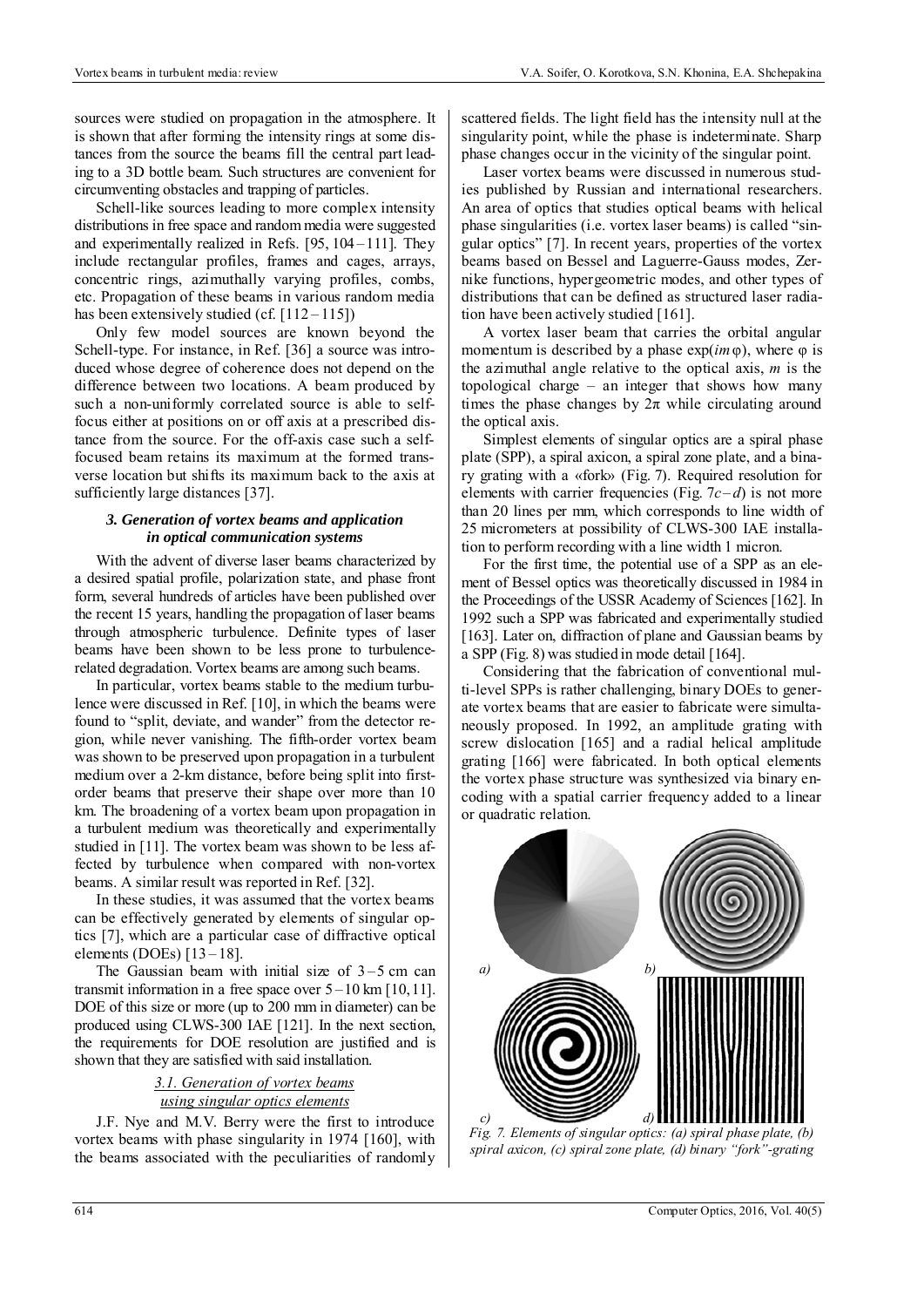

*Fig. 8. Experimental generation of laser beam with vortex singular phase of second order [164]: phase distribution (a), central part of spiral phase plate (b) and intensity pictures recorded by CCD-camera at different distances (c) – (e) and at focal plane (f)* 

Note that in this case a number of spurious diffraction orders inevitably appear, resulting in the corresponding decrease of the diffraction efficiency of the operating diffraction order.

Using more complicated DOEs (Fig. 9) designed based on the above principle, it is theoretically possible to attain a 80% efficiency in generating in the  $\pm$ 1-st diffraction orders of vortex beam superpositions with periodical selfreproduction, including a rotating intensity pattern [167].

To generate a multi-mode laser beam with a predetermined mode content it is required to calculate the phase function of a DOE matched with a finite linear combination of modes with known weights:

$$
\tau(x, y) = A(x, y) \exp[i\varphi(x, y)] \approx
$$
  

$$
\approx \sum_{n, m \in \Omega} C_{nm} \Psi_{nm}(x, y),
$$
 (25)

where  $\varphi(x, y)$  is the DOE phase,  $A(x, y)$  is the DOE amplitude (for phase DOEs, it is related to the amplitude of the incident beam),  $\Psi_{nm}(x, y)$  is a set of mode functions,  $\Omega$  is the set of indices with non-zero coefficients, and *Cnm* are complex coefficients. Squared modules of the coefficients define the weight of the corresponding mode in the beam, while phases of the coefficients are free parameters enabling the DOE complex transmittance to be optimized [17, 154].



*Fig. 9. Experimental generation of rotating laser beams at*  $\pm 1$ *-st diffractive orders by binary DOE (а) [167]: intensity distributions recorded by CCD-camera at different distances* 

Note that multi-mode vortex beams can also carry a fractional or even zero AOM [168]. In such beams, micro- and nano-objects get involved in a progressive spiral motion not due to the transfer of OAM but due to a photon energy flux (Fig. 10).

A SPP with fractional topological charge was discussed in [169]. In [170] the illumination of a sectional SPP of integer *m*th order by light of different wavelengths was shown to result in the generation of *m* shifted singular intensity distributions with unit topological charge. Symmetry of the intensity pattern was shown to be of the *m*th order.



*Fig. 10. Rotating Bessel laser beam with zero OAM: intensity distributions at different distances:*  $z = 1.5$  *m (a),*  $z = 2$  *m (b), z=2.5 m (c) and picture of energy transportation (d)*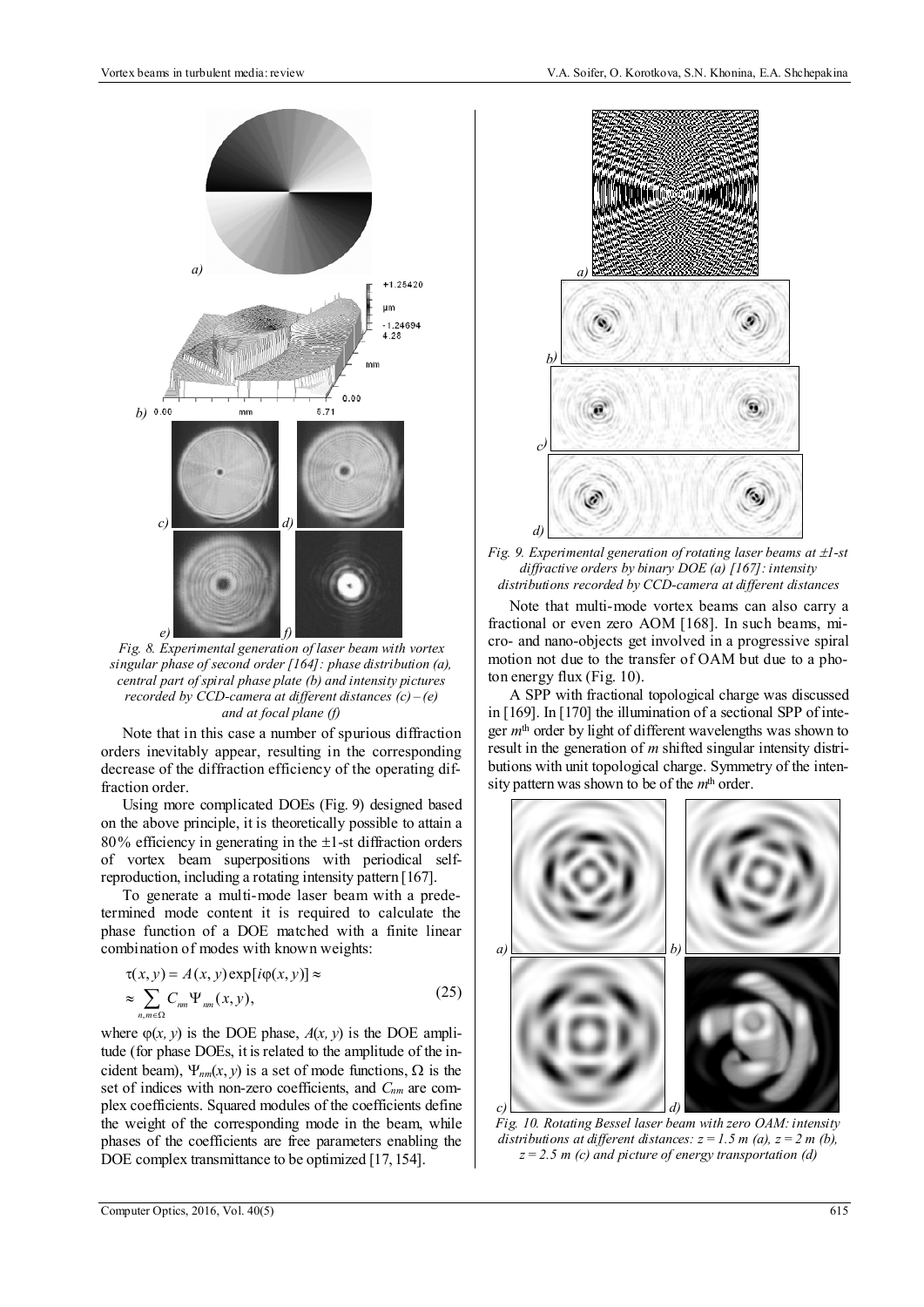A refractive conical axicon has been known since 1954 [171]. When illuminated from bottom in parallel to the cone axis it can be used to generate a narrow diffraction-free laser beam or, when combined with a lens, a narrow doughnut intensity pattern, as well as enhancing the depth of focus in microscopes. By matching the axicon with a spiral phase plate, one obtains an optical element called a spiral axicon. The first diffractive spiral axicon was fabricated by photolithography and experimentally used for generating higher-order Bessel beams in 1992. A spiral axicon combined with a spherical lens was fabricated somewhat earlier in gelatin by bleaching and then utilized to focus light into a ring with the eliminated central intensity peak [173].

In [174] it was demonstrated that a spiral axicon could be used for obtaining a smaller focal spot from circularly polarized light thanks to the efficient generation of the longitudinal on-axis E-field component. Generation of a photonic nanohelix in the near field with the aid of a binary spiral diffractive axicon was demonstrated in [175].

To generate new types of beams, for example, hypergeometric modes [176], capable of diffraction-free propagation over larger distances when compared with Bessel modes, more sophisticated optical elements need to be used [177] (Fig. 11).



*Fig. 11. Experimental generation of vortex hypergeometric beams by coded binary DOE [177]: central part of coded element (a), intensity distributions for convergent and divergent beams with vortex phase of third order (b)* 

*3.2. Application of vortex beams in optical communication systems*

A definite stability of vortex beams under turbulent perturbations is due to the fundamental principle of energy conservation: in a closed system, conservation laws are applicable to the sum of all components, meaning that while constituent components can exchange the energy, linear and angular momentum, the total sum remains unchanged. Being characterized by a peculiar structure and phase, an optical laser vortex is able to "wander" from the detector region, while not entirely vanishing [10]. When a vortex beam acquires random spatial fluctuations (due to an opaque screen or the propagation through an atmospheric turbulence) it becomes a 'partially coherent vortex beam'. The use of a "wandering beam" model enables a partially coherent beam to be constructed based on a coherent vortex beam [122, 123].

Characteristics of partially coherent Bessel-Gauss beams propagating through an atmospheric turbulence were studied in [124]. The extended Huygens-Fresnel principle was used to find in which way the topological charge (order) of the optical vortex and coherence of the initial field affected the beam's intensity and coherence in the sensor plane. The study has shown that as the beam propagates through a turbulent medium the Bessel-Gauss distribution is eventually transformed into a Gaussian one. The conversion rate depends on the topological charge and coherence of the initial field, as well as the strength of turbulence. It is worth noting that the higher order is the optical vortex, the longer it takes for the conversion to occur. Vortex beams with the large topological charge have been found to be more robust [125, 126].

In Ref. [127], a partially coherent vortex beam propagating in the horizontal direction was shown to broaden in a larger degree when compared with the oblique propagation.

Properties of scalar and vector vortex beams propagating through an atmospheric turbulence were studied and compared in Ref. [128]. The effect of a turbulent medium was modeled using a spectral von Karman model. The dispersion was compared for a fundamental Gaussian beam, a scalar vortex beam with the topological charge +1, and a radially polarized beam at different distances under the same turbulence conditions. The comparison results have shown the vector vortex beam to have an advantage in terms of turbulence-related robustness. The stability of elliptically polarized vortex beams in turbulent conditions has also been studied [129].

Vortex beams are peculiar not only due to their enhanced stability under random fluctuations of an optical medium but also due to their practical importance in channel multiplexing for data transmission. Vortex beams carrying OAM (OAM) have an infinite number of possible quantum states [7], prompting their successful use for mode division multiplexing in optical communication systems [130 – 132].

In particular, an experimental implementation of a free-space 11-dimensional communication system using OAM-carrying modes has been described [12]. The implemented optical communication system was shown to have a maximum measured OAM channel capacity of 2.12 bit per photon. To off-set the negative effects of turbulence, leading to the reduced capacity, it was proposed that the distance between the vortex modes under detection should be increased.

A free-space multi-channel communication system based on OAM-carrying laser beams was discussed in Ref. [133]. The impact of an atmospheric turbulence on the communication system was analyzed, with the turbulence shown to result in a deteriorated capacity and interchannel crosstalk. Optimal OAM combinations and the multi-channel system capacity were identified for differ-

*b)*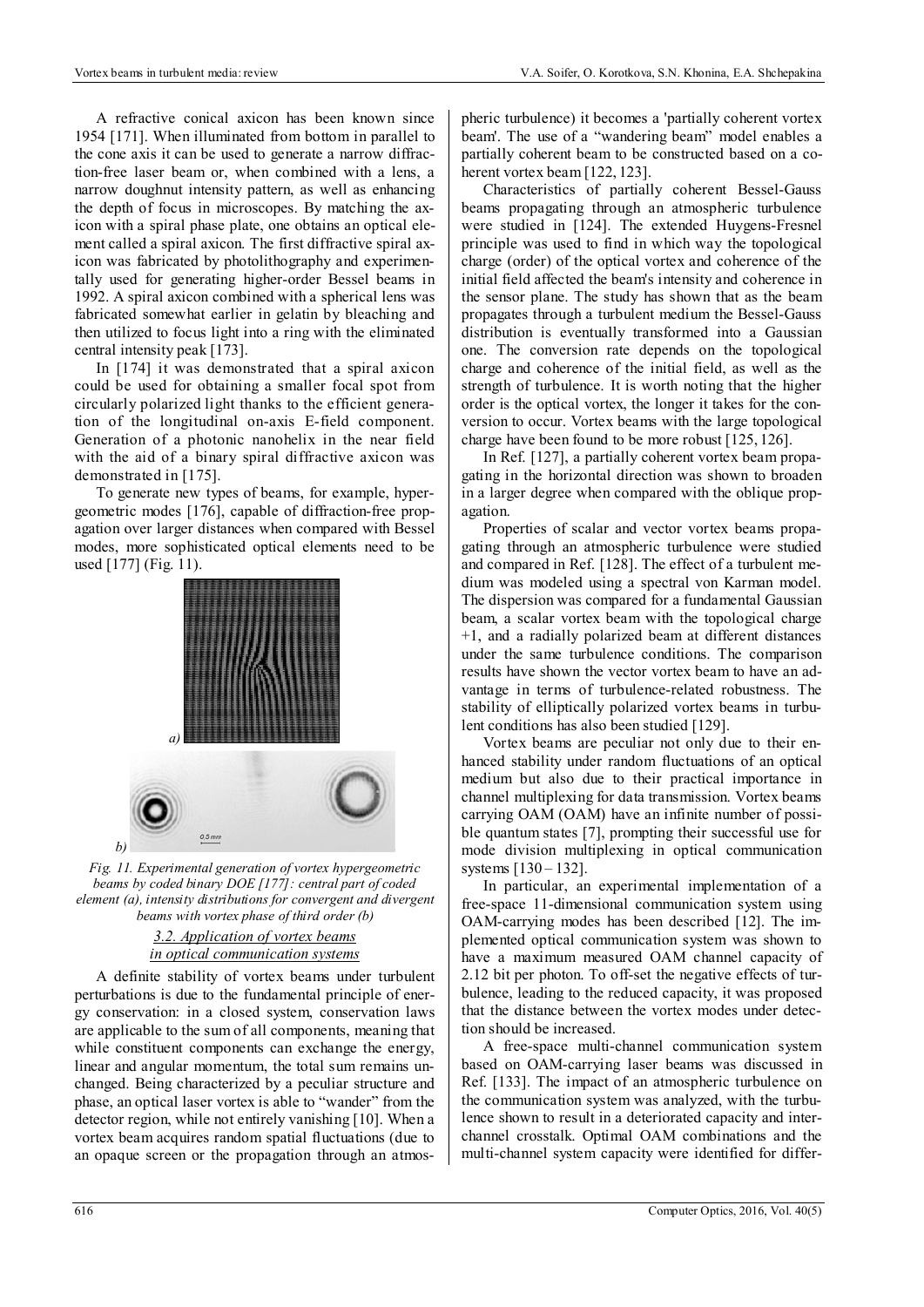ent turbulence levels. The OAM-carrying free-space multiplex telecommunication systems were shown to operate fairly well at low turbulence levels.

As a rule, the multi-channel optical communication systems with mode division multiplexing are realized using diffractive optics components [17, 18, 132, 134]. In more detail, the diffractive optical elements used to generate and select laser modes, including the vortex ones, are discussed in the next section.

The state-of-the art technology of optical communication systems based on the conventional time/frequency division multiplexing is on the brink of reaching the capacity limits. One way to achieve a manifold increase in the communication line capacity is through the use of mode division multiplexing (MDM), which was proposed for optical fibers relatively long ago [135]. Using the MDM, different transverse modes of the same optical fiber are used as a data carrier of a communication system. The data transmitted can be contained either in the mode content or in a proportion of energy carried by a particular laser mode.

The MDM idea has not yet found practical uses because, first, a specified superposition of modes with desired mode energy content is difficult to excite and, second, the energy is being redistributed between the modes in a non-perfect fiber upon long-range data transmission. However it has been theoretically and experimentally shown [136, 137] that in 1-2-m long optical fibers, like those used in endoscopy, characterized by minor bends of radius smaller than the fiber's core radius, modes are not mixed (meaning there is no inter-mode energy redistribution), only acquiring a phase delay due to bend's curvature. It has been experimentally shown [138] that the highest mode (with azimuthal index 9) is insensitive to bends of a 4-m long graded-index fiber, provided that their radius is larger than 5 cm. From [139], the 'mixture' coefficient of adjacent modes has been known to be predominant. Thus, by the excitation of distant modes their mixing can be minimized. In this regard, showing special promise are modes with different azimuthal indices. Recent years have seen a revival of interest in the MDM technology due to the development and ever increasing use of local networks [132, 140 – 142].

When using the MDM, the excitation of a specified superposition of modes with desired inter-mode energy distribution is a major challenge. When low-order modes – e.g. linearly polarized first-order modes – are to be excited, the fiber is often subjected to a periodic deformation (squeezing or bending) [147, 148]. Such modes can also be excited using a tilted grating recorded in a fiber containing a photosensitive medium, by interfering two laser beams [149]. However, a simpler approach in this case is the use of phase modulation. For instance, in [150] the phase modulation was carried out by shifting dielectric plates placed in the wavefront of a Gaussian beam. The excitation of helical modes by coupling laser light into a fiber end at an angle and with an off-axis shift was implemented in [151, 152]. In [153], linearly polarized higher-order modes were generated using amplitude optical masks containing

encoded complex mode distribution functions [153]. In this case, a separate mask was utilized for each mode.

All aforesaid methods either are difficult to realize or do not allow the excitation of a mode content with a predetermined energy contribution. The said challenges can be efficiently addressed using diffractive optics techniques. With the aid of DOEs any combination of modes with desired weights can be efficiently excited and selected [132,134,154, 155].

Application of DOEs allowed to experimentally implement MDM in the industrial step-index fibers at few-mode regime [156, 157], where the transmission of optical signals, matched with the Hermite-Gaussian modes was carried out on 50 m. However, in this case, application of vortex beams also gives an advantage as it removed the need to coordinate modes scale with the parameters of the optical fiber. The efficiency of this idea was experimentally confirmed in subsequent studies [158, 159].

DOEs that generate a variety of mode beams in different diffraction orders are employed as spatial filters to analyze the transverse mode content of light and perform the simultaneous coupling of light into a set of fibers [132, 134, 154, 178].

If a DOE whose transmittance is represented as a linear combination of a finite number of basis functions  $\Psi_{nm}(x, y)$  with different spatial carrier frequencies:

$$
\tau(x,y) = \sum_{n=0}^{N} \sum_{m=0}^{M} \Psi_{nm}^{*}(x,y) \exp\left[i\left(\alpha_{nm}x + \beta_{nm}y\right)\right], \quad (26)
$$

is combined with a spherical lens (Fig. 12) and illuminated by a light wave  $w(x, y)$ , the intensity of light at given points in the focal plane with spatial frequencies  $(\alpha_{nm}, \beta_{nm})$  is approximately proportional to the squared modules of the coefficients  $w_{nm}$  in the field expansion in terms of the said basis:

$$
w(x, y) = \sum_{n=0}^{N} \sum_{m=0}^{M} w_{nm} \Psi_{nm}(x, y)
$$
 (27)

Optical vortices with integer topological charge are defined by mathematically orthogonal functions:

$$
\Psi_m(\phi) = \frac{1}{\sqrt{2\pi}} \exp(im\phi).
$$
 (28)



*Fig. 12. Action of multi-order DOE with added lens: the coefficients of expansion of the incident field are proportional to the intensity of the corresponding points of the focal plane*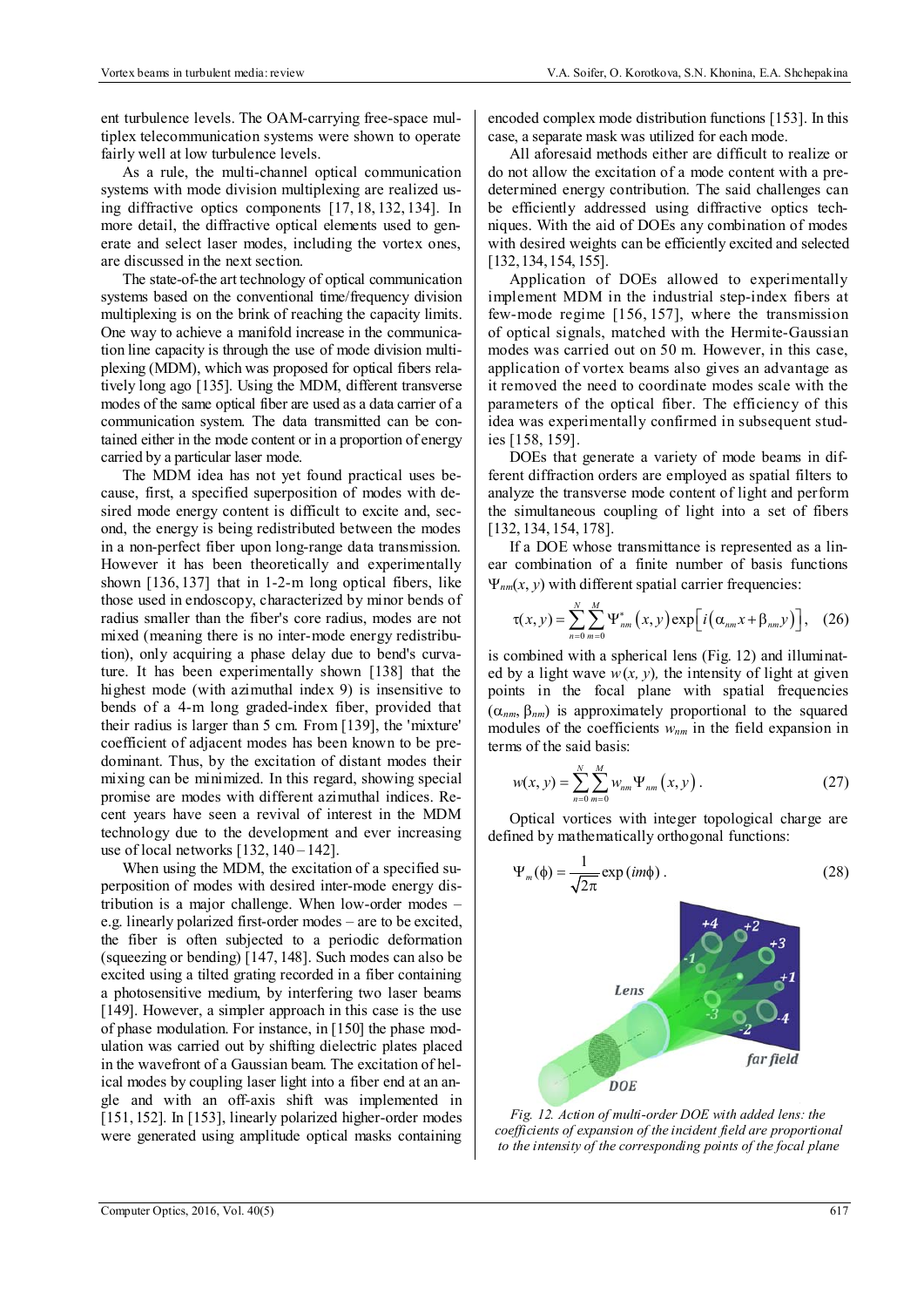Thus, the complex amplitude of an arbitrary light field can be expanded into a series in cylindrical coordinates in terms of optical vortices (or angular harmonics) [179]:

$$
f(r,\phi) = \sum_{m=-\infty}^{\infty} f_m(r) \exp(im\phi).
$$
 (29)

where 
$$
f_m(r) = \frac{1}{2\pi} \int_0^{2\pi} f(r,\phi) \exp(-im\phi) d\phi
$$
. (30)

Assume a multi-order DOE (Fig. 12) matched with a desired set of optical vortices (26):

$$
\tau(r,\phi) = \sum_{m=-M}^{M} \exp\left[-im\phi + i\frac{2\pi}{\lambda f}r\rho_m\cos(\phi-\theta_m)\right], \quad (31)
$$

where  $(\rho_m, \theta_m)$  are spatial frequencies in polar coordinates, *f* is the focal length of a lens that performs a Fourier transform, and  $\lambda$  is the wavelength of laser light.

Using a DOE in (31), different-order vortex singularities can be detected simultaneously in the beam under analysis (Fig. 13), performing an optical expansion of the incident beam into a series in terms of an optical vortex basis. The said approach was used to measure the OAM of laser light [180], also showing promise for mode division multiplexing in optical communication systems [132].



*Fig. 13. Experimental detection of optical vortices by means of 8–channel DOE: (a) analyzed beam containing superposition of optical vortices with different orders, (b) focal picture with correlation peaks in according diffractive orders* 

Note that multi-order DOEs matched with angular harmonics (28) can be used as detectors of the polarization state of laser beams [181], providing an opportunity for the further increase of the number of data transmission channels.

Furthermore, diffractive optical technique allows arbitrarily modulating the states of polarization by means of spatial light modulators (SLM) [182-184], so not only amplitude and phase of a complex light field, but also the transverse states of polarization may be controlled. Polarization state manipulation/encryption [185-187] provides additional flexibility in the key encryption design, complementing amplitude and phase encryption.

The use of MDM technology in free-space optical communication systems also has high potential. Note that the MDM approach utilizing the OAM-related vortex basis seems to be most promising [7, 143, 144]. A representative example is the use of the MDM principle in local wireless networks in different wavelength ranges, including the radio frequency and millimeter range [145, 146].

#### *Conclusion*

In this review, we have briefly described the history of development of the theory of turbulent media, discussing, among various models, the non-Kolmogorov ones.

The main bulk of the article discusses the studies of the propagation of light beams in natural media, having shown that definite types of structured beams propagate through random optical medium perturbations with less distortion than a fundamental Gaussian beam. The candidates include partially coherent beams, laser beams with a specific spatial structure (vortex and non-diffracting beams, higher-order modes), non-uniformly polarized vector beams, as well as beam's array.

Of special interest for data channel multiplexing are vortex beams that carry orbital angular momentum and have an infinite number of possible quantum states. The review of articles handling the propagation of vortex beams in turbulent media has shown that as a rule individual modes of laser light are studied. In the meantime, beams composed of multi-mode superpositions can also carry OAM, while also showing selfreproduction properties. Note that the propagation of such composite beams in random media has not yet been studied, although they are of considerable practical interest. It is also worth noting that in fact the only way to generate such beams is by means of diffractive optics elements. This has prompted us in the final part of the article to discuss DOEs enabling an arbitrary superposition of light beams with specified weights to be generated and recognized (detected).

#### *References*

- [1] Wang F, Liu X, Cai Y. Propagation of partially coherent beam in turbulent atmosphere: a review (invited review). Progress in Electromagnetics Research 2015; 150: 123- 143. DOI: 10.2528/PIER15010802.
- [2] Korotkova O. Random light beams: theory and applications. Boca Raton, FL: CRC Press, Taylor & Francis Group; 2013. ISBN 978-1-4398-1950-0.
- [3] Majumdar AK, Ricklin JC. Free-space laser communications: principles and advances. Volume 2. New York: Springer Science & Business Media; 2008.
- [4] Mishchenko MI, Travis LD, Lacis AA. Scattering, Absorption, and Emission of Light by Small Particles. Cambridge: Cambridge University Press; 2002.
- [5] Isumaru A. Wave Propagation and Scattering in Random media, John Wiley & Sons; 1999. ISBN: 978-0-7803-4717-5.
- [6] Andrews LC, Phillips RL. Laser beam propagation in random media. 2nd ed. Bellingham, Washington: SPIE Optical Engineering Press; 2005. ISBN: 0-8194-5948-8.
- [7] Soskin MS, Vasnetsov MV. Singular optics. In book: Wolf E, ed. Progress in Optics. Chapter 4. Amsterdam, North Holland: Elsevier Science; 2001: 219-276.
- [8] Bozinovic N, Yue Y, Ren Y, Tur M, Kristensen P, Huang H, Willner AE, Ramachandran S. Terabit-scale orbital angular momentum mode division multiplexing in fibers. Science 2013; 340(6140): 1545-1548. DOI: 10.1126/science.1237861.
- [9] Yan Y, Xie G, Lavery MPJ, Huang H, Ahmed N, Bao C, Ren Y, Cao Y, Li L, Zhao Z, Molisch AF, Tur M, Padgett MJ, Willner AE. High-capacity millimetre-wave communications with orbital angular momentum multi-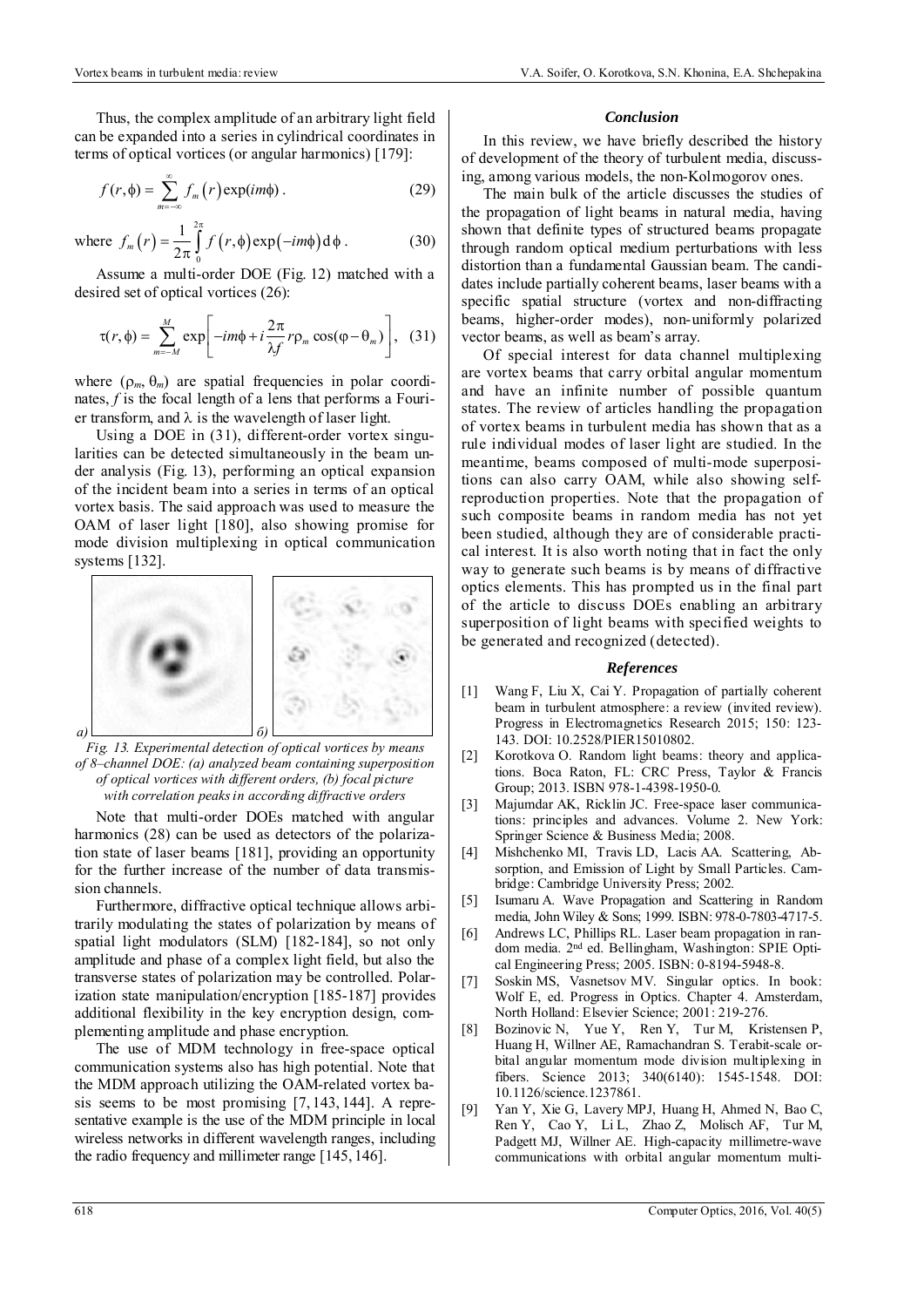plexing. Nature Communications 2014; 5876(5): 4876. DOI: 10.1038/ncomms5876.

- [10] Gbur G, Tyson RK. Vortex beam propagation through atmospheric turbulence and topological charge conservation. J Opt Soc Am A 2008; 25: 225-230. DOI: 10.1364/JOSAA.25.000225.
- [11] Wang T, Pu J, Chen Z. Beam-spreading and topological charge of vortex beams propagating in a turbulent atmosphere. Optics Communications 2009; 282(7): 1255-1259. DOI: 10.1016/j.optcom.2008.12.027.
- [12] Malik M, O'Sullivan M, Rodenburg B, Mirhosseini M, Leach J, Lavery MPJ, Padgett MJ, Boyd RW. Influence of atmospheric turbulence on optical communications using orbital angular momentum for encoding. Optics Express 2012; 20(12): 13195-13200. DOI: 10.1364/OE.20.013195.
- [13] Khonina SN, Kotlyar VV, Soifer VA, Pääkkönen P, Simonen J, Turunen J. An analysis of the angular momentum of a light field in terms of angular harmonics. J Mod Opt 2001; 48(10): 1543-1557. DOI: 10.1080/09500340110047501.
- [14] Khonina SN, Skidanov RV, Kotlyar VV, Soifer VA, Turunen J. DOE-generated laser beams with given orbital angular moment: application for micromanipulation. Proc SPIE 2005; 5962: 59622W. DOI: 10.1117/12.624751.
- [15] Kotlyar VV, Soifer VA, Khonina SN. Rotation of Gauss-Laguerre multimodal light beams in free space. Tech Phys Lett 1997; 23(9): 657-658. DOI: 10.1134/1.1261648.
- [16] Soifer VA, Kotlyar VV, Khonina SN. Optical microparticle manipulation: Advances and new possibilities created by diffractive optics. Physics of Particles and Nuclei 2004; 35(6): 733-766.
- [17] Soifer VA, ed. Computer design of diffractive optics. Cambridge: Cambridge International Science Publishing Ltd. & Woodhead Pub. Ltd.; 2012.
- [18] Bezus EA, Bykov DA, Doskolovich LL, Kovalev AA, Kotlyar VV, Nalimov AG, Porfirjev AP, Skidanov RV, Soifer VA, Stafeev SS, Khonina SN. Diffractive optics and nanophotonics. Ed. by Soifer VA. [In Russian]. Moscow: "Fizmatlit" Publisher; 2014. ISBN: 978-5-9221-1571-1.
- [19] Banakh VA, Buldakov VM, Mironov VL. Intensity fluctuations of the partially coherent light-beam in a turbulent atmosphere. Opt Spektrosc 1983; 54(6): 1054-1059.
- [20] Peleg A, Moloney JV. Scintillation index for two Gaussian laser beams with different wavelengths in weak atmospheric turbulence. J Opt Soc Am A 2006; 23(12): 3114- 3122. DOI: 10.1364/JOSAA.23.003114.
- [21] Banakh VA, Mironov VL. Lidar radiation propagation in the turbulent atmosphere [In Russian]. Novosibirsk: "Nauka" Publisher; 1986.
- [22] Vinnichenko NK, Pinus NZ, Shmeter SM, Shur GN. Turbulence in a free atmosphere [In Russian]. Leningrad: "Gidrometeoizdat" Publisher; 1976.
- [23] Landau LD, Lifshitz EM. Fluid Mechanics. Oxford: Pergamon Press; 1959.
- [24] Tatarskii VI. Wave propagation in the turbulent atmosphere [In Russian]. Moscow: "Nauka" Publisher; 1967.
- [25] Monin AS, Yaglom AM. Statistical Fluid Mechanics, Volume II: Mechanics of Turbulence, Norwich, United Kingdom: Dover Publications; 2007. ISBN 978-0-486-45891-5.
- [26] Kolmogorov AN. Local structure of turbulence in an compressible viscous fluid at very large Reynolds numbers [In Russian]. Doklady Akademii Nauk SSSR 1941; 30(4): 299-303.
- [27] Kolmogorov AN. Selected works of A.N. Kolmogorov. Vol. I: Mathematics and Mechanics. Edited by Tikhomirov VM. Dordrecht: Kluwer; 1991.
- [28] Shiryaev AN, ed. Kolmogorov (Dedicated to the 100th birthday of A.N. Kolmogorov, in 3 volumes).

Vol. I: Biobibliography. Moscow: "Fizmatlit" Publisher; 2003.

- [29] Lapin YuV. Statistical theory of turbulence: the past and the present (short sketch of the ideas) [In Russian]. Scientific and technical sheets 2004; 2(36): 7-20.
- [30] Zuev VE. Propagation of laser radiation in the atmosphere [In Russian]. Moscow: "Radio I Svyaz" Publisher; 1981.
- [31] Obukhov AM. On the energy distribution in the spectrum of a turbulent flow [In Russian]. Doklady Akademii Nauk SSSR 1941; 32(1): 22-24.
- [32] Kolmogorov AN. Equations of turbulent motion of an incompressible fluid [In Russian]. Izvesia Academii Nauk USSR, seria Fizicheskaya 1942; 6(1-2): 56-58.
- [33] Turbulence. Source:  $\frac{\text{http://femto.com.ua/articles/part_2/}}{$ 4173.html*.*
- [34] Landau LD. On the problem of a turbulence [In Russian]. Doklady Akademii Nauk SSSR 1944; 44(8): 339-342.
- [35] Hopf E. A mathematical example displaying the features of turbulence. Communications on Pure and Applied Mathematics 1948; 1(4): 303-322.
- [36] Monin AS, Obukhov AM. Dimensionless characteristics of turbulence in the atmospheric surface layer [In Russian]. Doklady Akademii Nauk SSSR 1953; 93(2): 223-226.
- [37] Monin AS. The structure of atmospheric turbulence. Theory of Probability & Its Applications 1958; 3(3): 266-296. DOI: 10.1137/1103023.
- [38] Monin A. Structure of wind velocity and temperature fields in the ground surface layer. Trudy lnstitut fiziki atmosfery 1962; 4: 5-20.
- [39] Yaglom AM. Acceleration field in a turbulent flow [In Russian]. Doklady Akademii Nauk SSSR 1949; 67(5): 795-798.
- [40] Yaglom AM. Local structure of the temperature field in a turbulent flow [In Russian]. Doklady Akademii Nauk SSSR 1949; 69(6): 743-746.
- [41] Goldstein S, ed. Modern Developments in Fluid Dynamics: An Account of Theory and Experiment Relating to Boundary Layers, Turbulent Motion and Wakes. In 2 Volumes. Oxford; 1938.
- [42] Prandtl L. Uber ein neues Formelsystem fur die ausgebildete Turbulenz. Nachr Acad Wiss Göttingen, Math Phys Klasse 1945, 6-19.
- [43] Monin AS. Dynamical turbulence in the atmosphere [In Russian]. Izvestia Akademii Nauk SSSR, Seria Geograficheskaya i Geofizicheskaya 1950; 14(3): 232-254.
- [44] Barenblatt GI. On the motion of suspended particles in a turbulent flow [In Russian]. Prikladnaya Matematika i Mekhanika 1953; 17(3): 261-274.
- [45] Barenblatt GI. On the motion of suspended particles in a turbulent flow in a half-space or a plane open channel of finite depth [In Russian]. Prikladnaya Matematika i Mekhanika 1955; 19(1): 61-88.
- [46] Barenblatt GI, Golitsyn GS. A local structure of the developed dust storms [In Russian]. Moscow: Moscow State University Publisher; 1973.
- [47] Prandtl L. Uber ein neues Formelsystem fur die ausgebildete Turbulenz. Nachr Acad Wiss Göttingen, Math Phys Klasse 1945, 6-19.
- [48] Monin AS. Dynamical turbulence in the atmosphere [In Russian]. Izvestia Akademii Nauk SSSR, Seria Geograficheskaya i Geofizicheskaya 1950; 14(3): 232-254.
- [49] Barenblatt GI. On the motion of suspended particles in a turbulent flow [In Russian]. Prikladnaya Matematika i Mekhanika 1953; 17(3): 261-274.
- [50] Barenblatt GI. On the motion of suspended particles in a turbulent flow in a half-space or a plane open channel of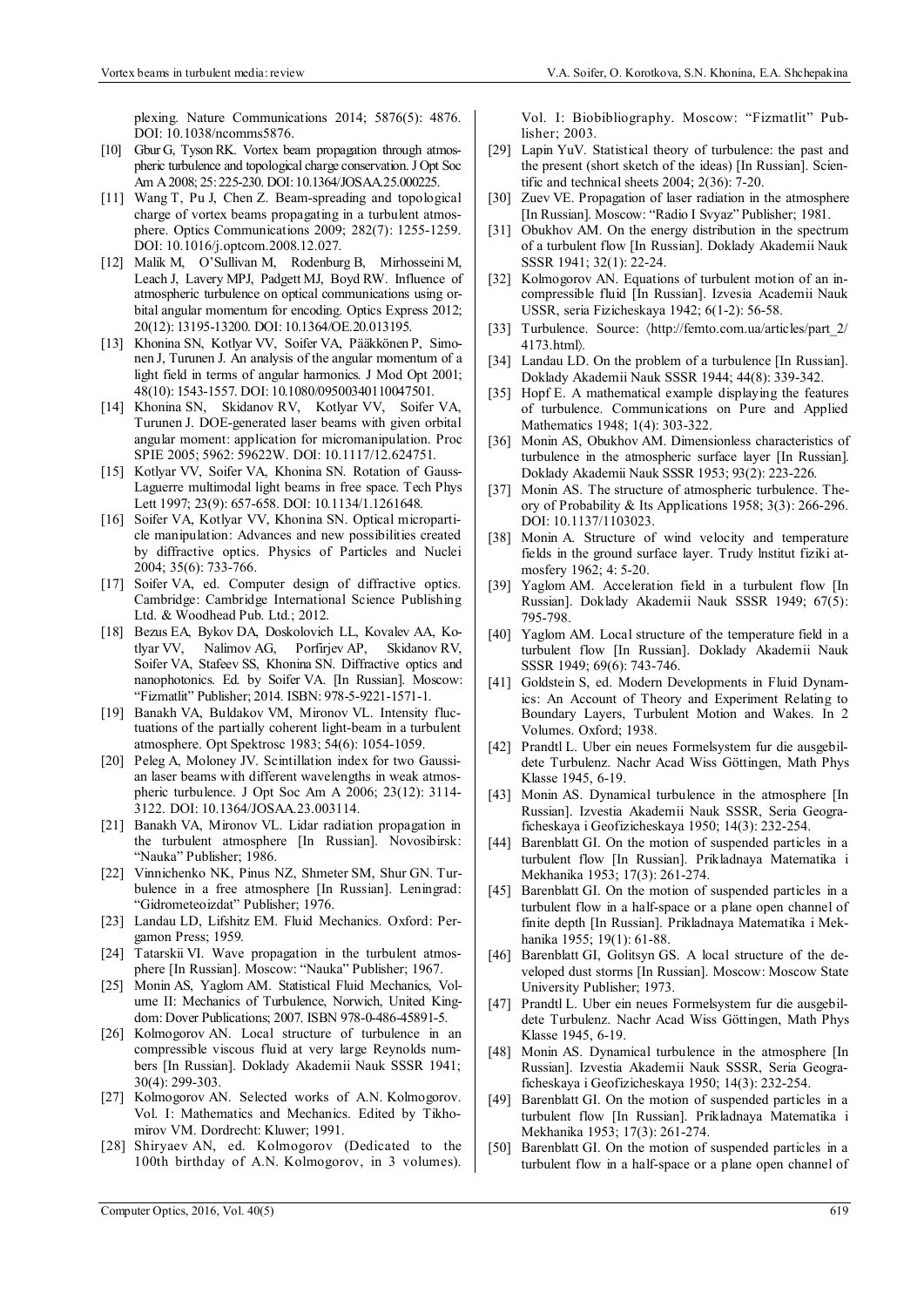finite depth [In Russian]. Prikladnaya Matematika i Mekhanika 1955; 19(1): 61-88.

- [51] Barenblatt GI, Golitsyn GS. A local structure of the developed dust storms [In Russian]. Moscow: Moscow State University Publisher; 1973.
- [52] Barenblatt GI. Similarity, self-similarity, and intermediate asymptotics [In Russian]. 2nd edition. Leningrad: "Gidrometeoizdat" Publisher; 1982.
- [53] Barenblatt GI, Chorin AJ, Prostokishin VM. Scaling laws for fully developed turbulent flows in pipes. Applied Mechanics Reviews 1997; 50(7): 413-429.
- [54] Barenblatt GI. Flow, deformation and fracture: Lectures on fluid mechanics and the mechanics of deformable solids for mathematicians and physicists. Cambridge: Cambridge University Press, 2014.
- [55] Chorin A. Lecture II: Theories of turbulence. Lecture Notes in Mathematics 1977; 615: 36-47. DOI: 10.1007/BFb0068359.
- [56] Barenblatt GI, Chorin AJ, Prostokishin VM. Turbulent flows at very large Reynolds numbers: new lessons learned. Physics – Uspekhi 2014; 57(3): 250-256. DOI: 10.3367/UFNe.0184.201403d.0265.
- [57] Monin AS, Yaglom AM. On the laws of small-scale turbulent flow of liquids and gases [In Russian]. Russian Mathematical Surveys 1963; 18(5): 89-109. DOI: 10.1070/RM1963v018n05ABEH004133.
- [58] Millionschikov MD. Decay of homogeneous isotropic turbulence in a viscous incompressible fluid [In Russian]. Doklady Akademii Nauk SSSR 1939; 22(5): 236-240.
- [59] Millionschikov MD. On the theory of homogeneous isotropic turbulence [In Russian]. Doklady Akademii Nauk SSSR 1941; 32(9), 611-614.
- [60] Zhu X, Kahn JM. Free-space optical communications through atmospheric turbulence channels. IEEE Trans Commun 2002; 50: 1293-1300.
- [61] Goodman J. Statistical Optics. John Wiley & Sons; 2005.
- [62] Andrews LC. An analytical model for the refractive index power spectrum and its application to optical scintillations in the atmosphere. J Mod Opt 1992; 39: 1849-1853.
- [63] Hill RJ. Spectra of fluctuations in refractivity, temperature, humidity, and the temperature-humidity co-spectrum in the inertial and dissipation ranges. Radio Science 1978; 13: 953-961.
- [64] Dalaudier F, Crochet M, Sidi C. Direct comparison between in situ and radar measurements of temperature fluctuation spectra: a puzzling results. Radio Science 1989; 24(3): 311-324. DOI: 10.1029/RS024i003p00311.
- [65] Belen'kii MS, Barchers JD, Karis SJ, Osmon CL, Brown JM, Fugate RQ. Preliminary experimental evidence of anisotropy of turbulence and the effect of non-Kolmogorov turbulence on wavefront tilt statistics. Proc SPIE 1999; 3762: 396-406. DOI: 10.1117/12.363597.
- [66] Joseph B, Mahalov A, Nicolaenko B, Tse KL. Variability of turbulence and its outer scales in a model tropopause jet. Journal of the Atmospheric Sciences 2004; 61: 621-643. DOI: 10.1175/1520-0469(2004)061<0621:VOTAIO>2.0.CO;2.
- [67] Mahalov A, Nicolaenko B, Tse KL, Joseph B. Eddy mixing in jet-stream turbulence under stronger stratification. Geophysical Research Letters 2004; 31(23): L23111. DOI: 10.1029/2004GL021055.
- [68] Zilberman A, Golbraikh E, Kopeika NS, Virtser A, Kupershmidt I, Shtemler Y. LIDAR study of aerosol turbulence characteristics in the troposphere: Kolmogorov and non-Kolmogorov turbulence. Atmospheric Research 2008; 88: 66-77. DOI: 10.1016/j.atmosres.2007.10.003.
- [69] Korotkova O, Farwell N, Mahalov A. The effect of the jetstream on the intensity of laser beams propagating along

slanted paths in the upper layers of the turbulent atmosphere. Waves in Random and Complex Media 2009; 19(4): 692-702. DOI: 10.1080/17455030903127653.

- [70] Zilberman A, Golbraikh E, Kopeika NS. Propagation of electromagnetic waves in Kolmogorov and non-Kolmogorov atmospheric turbulence: three-layer altitude model. Appl Opt 2008: 47(34): 6385-6391. DOI: 10.1364/AO.47.006385.
- [71] Toselli I, Andrews LC, Phillips RL, Ferrero V. Free-space optical system performance for laser beam propagation through non-Kolmogorov turbulence. Opt Eng 2008; 47(2): 026003. DOI: 10.1117/1.2870113.
- [72] Rao C, Jiang W, Ling N. Spatial and temporal characterization of phase fluctuations in non-Kolmogorov atmospheric turbulence. J Mod Opt 2000; 47(6): 1111-1126. DOI: 10.1080/09500340008233408.
- [73] Charnotskii MM. Intensity fluctuations of flat-topped beam in non-Kolmogorov weak turbulence: comment. J Opt Soc Am A 2012; 29(9): 1838-1840. DOI: 10.1364/JOSAA.29.001838.
- [74] Consortini AA, Ronchi L, Stefanutti L, Investigation of atmospheric turbulence by narrow laser beams. Appl Opt 1970; 9(11): 2543-2547. DOI: 10.1364/AO.9.002543.
- [75] Grechko GM, Gurvich AS, Kan V, Kireev SV, Savchenko SA. Anisotropy of spatial structures in the middle atmosphere. Adv Space Res 1992; 12: 169-175.
- [76] Dalaudier F, Sidi C. Direct evidence of 'Sheets' in the atmospheric temperature field. J Atmos Sci 1994; 51: 237-248.
- [77] Wang F, Korotkova O. Optical beam propagation in anisotropic atmospheric turbulence along horizontal paths. Opt Express: in press.
- [78] Andrews LC, Phillips RL. Laser beam propagation in the turbulent atmosphere. 2nd ed. Bellington: SPIE Press; 2005.
- [79] Gbur G, Korotkova O. Angular spectrum representation for propagation of arbitrary coherent and partially coherent beams through atmospheric turbulence. J Opt Soc Am A 2007; 24(3): 745-752. DOI: 10.1364/JOSAA.24.000745.
- [80] Shirai T, Dogariu A, Wolf E. Mode analysis of spreading of partially coherent beams propagating through atmospheric turbulence. J Opt Soc Am A 2003; 20(6): 1094- 1102. DOI: 10.1364/JOSAA.20.001094.
- [81] Mandel L, Wolf E. Optical Coherence and Quantum Optics. Cambridge: Cambridge University Press; 1995.
- [82] Korotkova O, Shchepakina E. Color changes in stochastic light fields propagating in non-Kolmogorov turbulence. Opt Lett 2010; 35(22): 3772-3774. DOI: 10.1364/OL.35.003772.
- [83] Korotkova O, Pu J, Wolf E. Spectral changes of stochastic electromagnetic beams propagating in atmospheric turbulence. J Mod Opt 2008; 55(8): 1199-1208. DOI: 10.1080/09500340701627230.
- [84] Shchepakina E, Farwell N, Korotkova O. Spectral changes in stochastic light beams propagating in turbulent ocean. Appl Phys B 2011; 105(2): 415. DOI: 10.1007/s00340-011-4626-9.
- [85] Nikishov VV, Nikishov VI. Spectrum of turbulent fluctuation of the sea-water refractive index. International Journal of Fluid Mechanics Research 2000; 27(1): 82-98. DOI: 10.1615/InterJFluidMechRes.v27.i1.70.
- [86] Alford M, Gerdt D, Adkins C. An ocean refractometer: resolving millimeter-scale turbulent density fluctuations via the refractive index. Journal of Atmospheric and Oceanic Technology 2006; 23(1): 121-137. DOI: 10.1175/JTECH1830.1.
- [87] Schmitt JM, Kumar G. Turbulent nature of refractiveindex variations in biological tissue. Opt Lett 1996; 21(16): 1310-1312. DOI: 10.1364/OL.21.001310.
- [88] Schmitt JM, Kumar G. Optical scattering properties of soft tissue: a discrete particle model. Appl Opt 1998; 37(13): 2788-2797. DOI: 10.1364/AO.37.002788.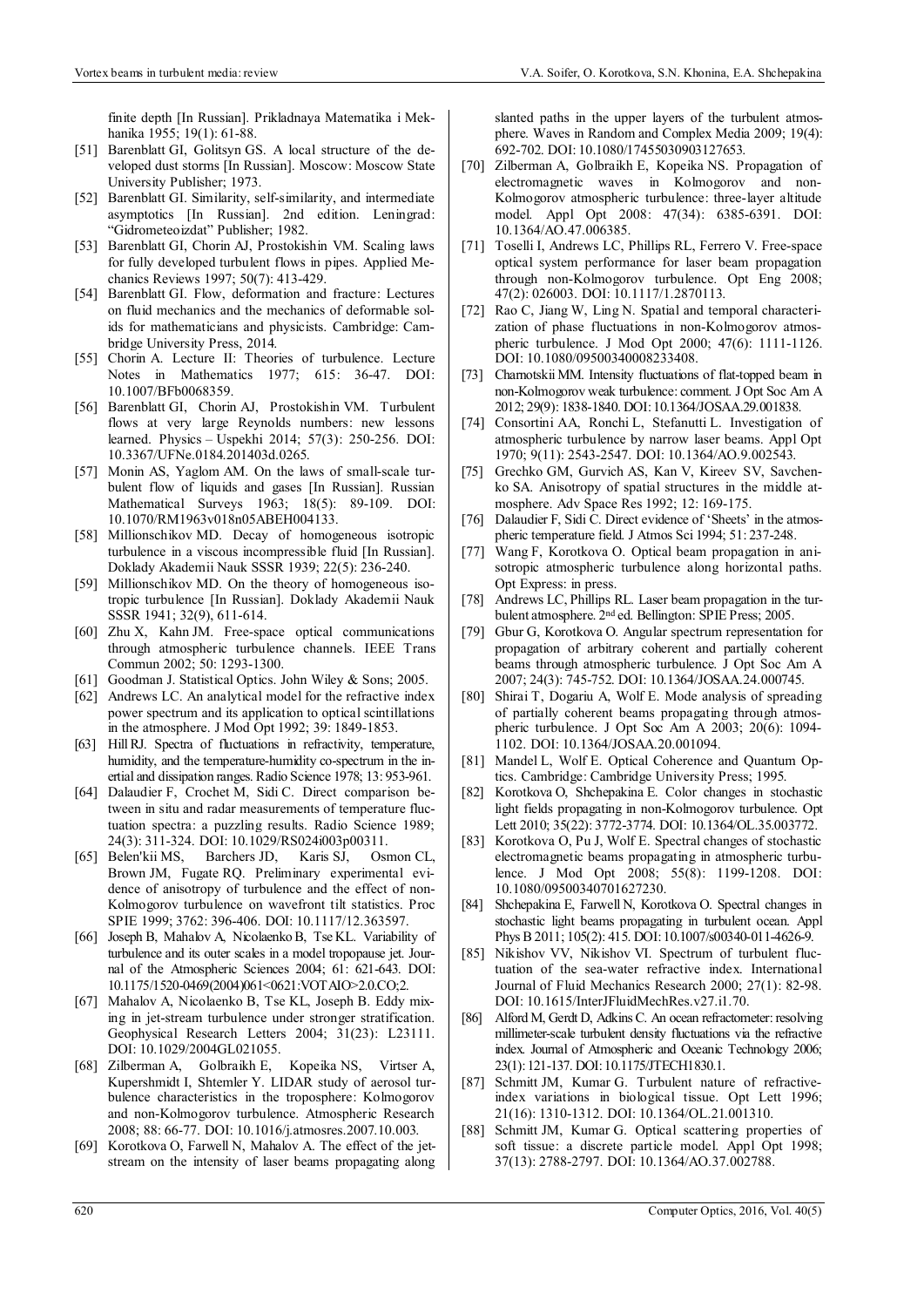- [89] Hill RJ. Optical propagation in turbulent water. J Opt Soc Am 1978; 68(8): 1067-1072. DOI: 10.1364/JOSA.68.001067.
- [90] Wolf E. New theory of partial coherence in the space– frequency domain. Part I: spectra and cross spectra of steady-state sources. J Opt Soc Am 1982; 72(3): 343-351. DOI: 10.1364/JOSA.72.000343.
- [91] Mercer J. Functions of positive and negative type and their connection with the theory of integral equations. Philosophical Transactions of the Royal Society A 1909; 209: 441-458.
- [92] Mei Z, Korotkova O. Random sources generating ringshaped beams. Opt Lett 2013; 38(2): 91-93. DOI: 10.1364/OL.38.000091.
- [93] Zhou Y, Yuan Y, Qu J, Huang W. Propagation properties of Laguerre-Gaussian correlated Schell-model beam in non-Kolmogorov turbulence. Optics Express 2016; 24: 10682-10693. DOI: 10.1364/OE.24.010682.
- [94] Cang J, Xiu P, Liu X. Propagation of Laguerre-Gaussian and Bessel-Gaussian Schell-model beams through paraxial optical systems in turbulent atmosphere. Optics and Laser Technology 2013; 54(30): 35-41. DOI: 10.1016/j.optlastec.2013.05.002.
- [95] Korotkova O. Random sources for rectangular far fields. Opt Lett 2014; 39(1): 64-67. DOI: 10.1364/OL.39.000064.
- [96] Ishimaru A. Wave propagation and scattering in random media. Piscataway, NJ: IEEE Press, 1997. ISBN: 0-7803-4717-X.
- [97] Moscoso M, Keller JB, Papanicolaou G. Depolarization and blurring of optical images by biological tissue. J Opt Soc Am A 2001; 18(4): 948-960. DOI: 10.1364/JOSAA.18.000948.
- [98] Xu M, Alfano RR. Fractal mechanisms of light scattreing in biological tissue and cells. Opt Lett 2005; 30(22): 3051-3053. DOI: 10.1364/OL.30.003051.
- [99] Sheppard CJR. Fractal model of light scattering in biological tissue and cells. Opt Lett 2007; 32(2): 142-144. DOI: 10.1364/OL.32.000142.
- [100] Korotkova O, Shchepakina E. Tuning the spectral composition of random beams propagating in free space and in a turbulent atmosphere. J Opt 2013; 15(7): 075714. DOI: 10.1088/2040-8978/15/7/075714.
- [101] Shchepakina E, Korotkova O. Spectral Gaussian Schellmodel beams. Opt Lett 2013; 38(13): 2233-2236. DOI: 10.1364/OL.38.002233.
- [102] Sahin S, Korotkova O. Light sources generating far fields with tunable flat profiles. Opt Lett 2012; 37(14): 2970- 2972. DOI: 10.1364/OL.37.002970.
- [103] Korotkova O, Sahin S, Shchepakina E. Multi-Gaussian Schell-model beams. J Opt Soc Am A 2012; 29(10): 2159- 2164. DOI: 10.1364/JOSAA.29.002159.
- [104] Korotkova O, Shchepakina E. Random sources for optical frames. Optics Express 2014; 22(9): 10622-10633. DOI: 10.1364/OE.22.010622.
- [105] Zhang Y, Cai Y. Random source generating far field with elloptical flat-topped beam profile. J Opt 2014; 16(7): 075704. DOI: 10.1088/2040-8978/16/7/075704.
- [106] Chen Y, Gu J, Wang F, Cai Y. Self-splitiing properties of a Hermite-Gaussian correlated Schell-model beams. Phys Rev A 2015; 91: 013823. DOI: 10.1103/PhysRevA.91.013823.
- [107] Ma L, Ponomarenko SA. Optical coherence gratings and lattices. Opt Lett 2014; 39(23): 6656-6659. DOI: 10.1364/OL.39.006656.
- [108] Mei Z. Two types of sinc Schell-model beams and their propagation characteristics. Opt Lett 2014; 39(14): 4188- 4191. DOI: 10.1364/OL.39.004188.
- [109] Mei Z, Zhao D, Korotkova O, Mao Y. Gaussian Schellmodel arrays. Opt Lett 2015; 40(23): 5662-5665. DOI: 10.1364/OL.40.005662.
- [110] Wang F, Korotkova O, Random sources for beams with azimuthal intensity variation. Opt Lett 2016; 41(3): 516- 519. DOI: 10.1364/OL.41.000516.
- [111] Li J, Wang F, Korotkova O. Random sources for cusped beams. Optics Express 2016; 24(16): 17779-17791. DOI: 10.1364/OE.24.017779.
- [112] Mei Z. Light sources generating self-splitting beams and their propagation in non-Kolmogorov turbulence. Optics Express 2014; 22(11): 13029-13040. DOI: 10.1364/OE.22.013029.
- [113] Lu C, Zhao D. Propagation of electromagnetic multi-Gaussian Schell-model beams with astigmatic aberration in turbulent ocean. Appl Opt 2016; 55(29): 8196-8200. DOI: 10.1364/AO.55.008196.
- [114] Yu J, Chen Y, Liu L, Liu X, Cai Y. Splitting and combining properties of an elegant Hermite-Gaussian correlated Schell-model beam in Kolmogorov and non-Kolmogorov turbulence. Opt Express 2015; 23(10): 13467-13481. DOI: 10.1364/OE.23.013467.
- [115] Mao Y, Mei Z, Gu J, Propagation of Gaussian Schellmodel array beams in free space and atmospheric turbulence. Optics & Laser Technology 2016; 86: 14-20. DOI: 10.1016/j.optlastec.2016.06.007.
- [116] Lajunen H, Saastamoinen T. Propagation characteristics of partially coherent beams with spatially varying correlations. Opt Lett 2011; 36(20): 4104-4106. DOI: 10.1364/OL.36.004104.
- [117] Tong Z, Korotkova O. Nonuniformly correlated light beams in uniformly correlated media. Opt Lett 2012; 37(15): 3240-3242. DOI: 10.1364/OL.37.003240.
- [118] Mei Zh, Korotkova O. Cosine-Gaussian Schell-model sources. Opt Lett 2013; 38(14): 2578-2580. DOI: 10.1364/OL.38.002578.
- [119] Mei Zh, Shchepakina E, Korotkova O. Propagation of Cosine-Gaussian correlated Schell-model beams in atmospheric turbulence. Optics Express 2013; 21(15): 17512- 17519. DOI: 10.1364/OE.21.017512.
- [120] Aksenov VP, Pogutsa ChE. Increase in laser beam resistance to random inhomogeneities of atmospheric permittivity with an optical vortex included in the beam structure. Appl Opt 2012; 51(30): 7262-7267. DOI: 10.1364/AO.51.007262.
- [121] Kazanskiy NL. Research complex solutions for computer optics problems [In Russian]. Computer Optics 2006; 29: 58-77.
- [122] Gbur G, Visser TD, Wolf E. 'Hidden' singularities in partially coherent wavefields. J Opt A: Pure Appl Opt 2004; 6(5): S239-S242. DOI: 10.1088/1464-4258/6/5/017.
- [123] Gbur G, Swartzlander GA. Complete transverse representation of a correlation singularity. JOSA B 2008; 25(9): 1422-1429. DOI: 10.1364/JOSAB.25.001422.
- [124] Chen B, Chen Z, Pu J. Propagation of partially coherent Bessel-Gaussian beams in turbulent atmosphere. Optics & Laser Technology 2008; 40(6): 820-827. DOI: 10.1016/j.optlastec.2007.11.011.
- [125] Lukin VP, Konyaev PA, Sennikov VA. Beam spreading of vortex beams propagating in turbulent atmosphere. Appl Opt 2012; 51(10): C84-C87. DOI: 10.1364/AO.51.000C84.
- [126] Chen Z, Li C, Ding P, Pu J, Zhao D. Experimental investigation on the scintillation index of vortex beams propagating in simulated atmospheric turbulence. Appl Phys B 2012; 107(2): 469-472. DOI: 10.1007/s00340-012-4943-7.
- [127] Li J, Zhang H, Lu B. Partially coherent vortex beams propagating through slant atmospheric turbulence and coherence vortex evolution. Optics & Laser Technology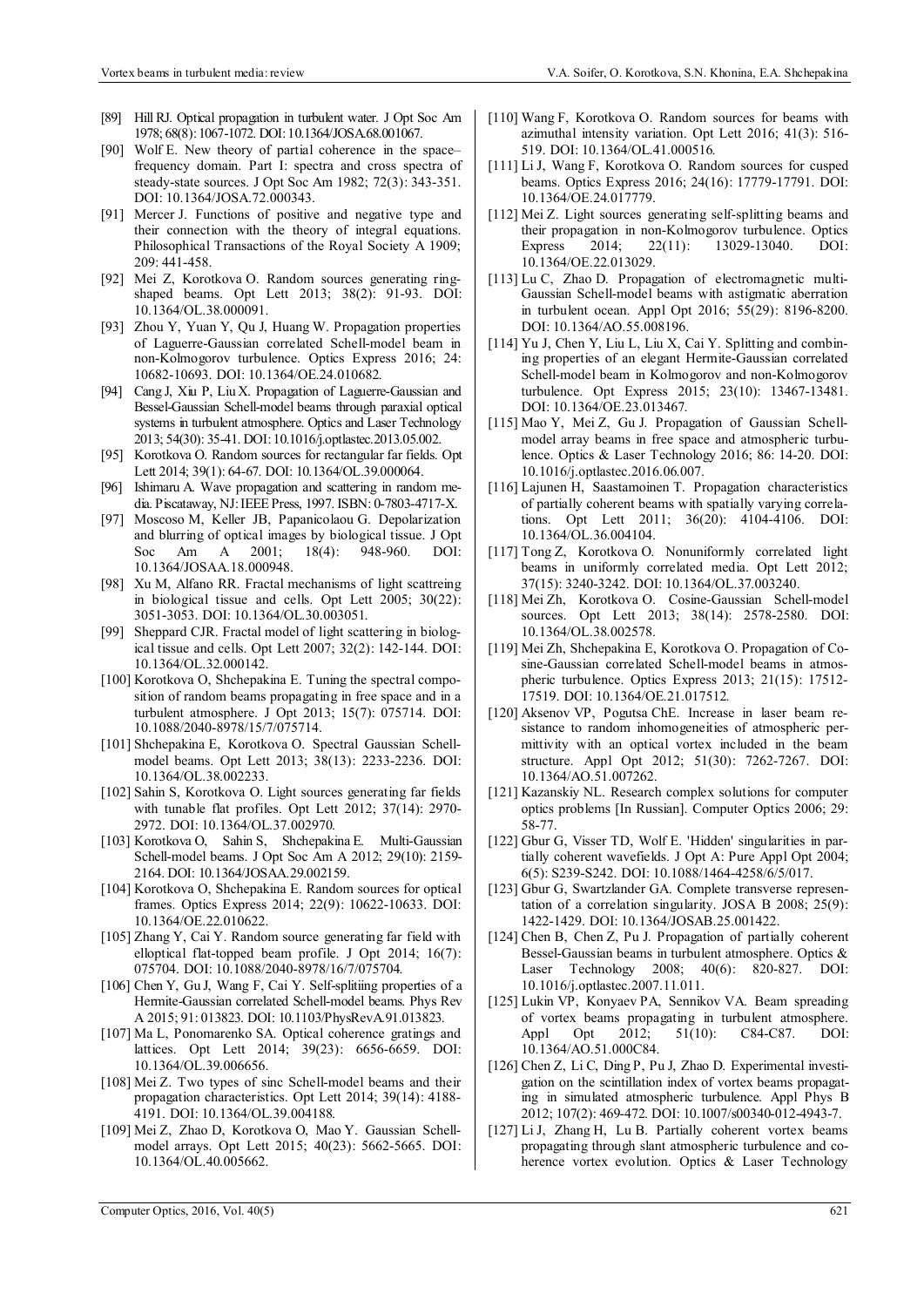2010; 42(2): 428-433. DOI: 10.1016/j.optlastec.2009.08.019.

- [128] Cheng W, Haus JW, Zhan Q. Propagation of vector vortex beams through a turbulent atmosphere. Optics Express 2009; 17(20): 17829-17836. DOI: 10.1364/OE.17.017829.
- [129] Liu X, Pu J. Investigation on the scintillation reduction of elliptical vortex beams propagating in atmospheric turbulence. Optics Express 2011; 19(27): 26444-26450. DOI: 10.1364/OE.19.026444.
- [130] Gibson G, Courtial J, Padgett MJ, Vasnetsov M, Pas'ko V, Barnett SM, Franke-Arnold S. Free-space information transfer using light beams carrying orbital angular momentum. Optics Express 2004; 12(22): 5448- 5456. DOI: 10.1364/OPEX.12.005448.
- [131] Čelechovský R, Bouchal Z. Optical implementation of the vortex information channel. New J Phys 2007; 9(9): 328. DOI: 10.1088/1367-2630/9/9/328.
- [132] Khonina SN, Kazanskiy NL, Soifer VA. Optical vortices in a fiber: mode division multiplexing and multimode self-imaging. In book: Yasin M, Harun SW, Arof H, eds. Recent progress in optical fiber research. Chapter 15. Rijeka, Croatia: InTech; 2012. ISBN 978-953-307-823-6.
- [133] Anguita JA, Neifeld MA, Vasic BV. Turbulence-induced channel crosstalk in an orbital angular momentummultiplexed free-space optical link. Appl Opt 2008; 47(13): 2414-2429. DOI: 10.1364/AO.47.002414.
- [134] Soifer VA, Golub MA. Laser beam mode selection by computer-generated holograms. Boca Raton: CRC Press; 1994. ISBN 0-8493-2476-9.
- [135] Berdagué S, Facq P. Mode division multiplexing in optical fibers. Appl Opt 1982; 21(11): 1950-1955. DOI: 10.1364/AO.21.001950.
- [136] Anderson DZ, Bolshtyansky MA, Zel'dovich BYa. Stabilization of the speckle pattern of a multimode fiber undergoing bending. Opt Lett 1996; 21(11): 785-787. DOI: 10.1364/OL.21.000785.
- [137] Bolshtyansky MA, Zel'dovich BYa. Stabilization of transmission function: theory for an ultrathin endoscope of one multimode fiber. Appl Opt 1997; 36(16): 3673- 3681. DOI: 10.1364/AO.36.003673.
- [138] Shinmura Y, Ezoe H, Yoshikawa M. Observation of mode in graded-index optical fibers with bending and cross talk in MDM. IEICE Transactions on Electronics 1997; E80- C(6): 828-830.
- [139] Marcuse D. Theory of dielectric optical waveguides. New York: Academic Press, Inc.; 1974.
- [140] Raddatz L, White IH, Cunningham DG, Nowell MC. An experimental and theoretical study of the offset launch technique for the enhancement of the bandwidth of multimode fibre links. Journal of Lightwave Technology 1998; 16(3): 324-331.
- [141] Stuart HR. Dispersive multiplexing in multimode fiber. In: Optical Fiber Communication Conference, OSA Technical Digest Series (Optical Society of America, 2000) 2000; ThV2.
- [142] Koonen T, van den Boom H, Willems F, Bergmans J, Khoe G-D. Mode group diversity multiplexing for multiservice in-house networks using multi-mode polymer optical fibre. Proceedings Symposium IEEE/LEOS Benelux Chapter. Amsterdam; 2002: 183-186.
- [143] Sakaguchi J, Awaji Y, Wada N, Kanno A, Kawanishi T, Hayashi T, Taru T, Kobayashi T, Watanabe M. Space Division Multiplexed Transmission of 109-Tb/s Data Signals Using Homogeneous Seven-Core Fiber. Journal of Lightwave Technology 2012; 30(4): 658-665. DOI: 10.1109/JLT.2011.2180509.
- [144] Huang H, Xie G, Yan Y, Ahmed N, Ren Y, Yue Y, Rogawski D, Willner MJ, Erkmen BI, Birnbaum KM, Dolinar SJ, Lavery MPJ, Padgett MJ, Tur M, Willner AE. 100 Tbit/s free-space data link enabled by three-dimensional multiplexing of orbital angular momentum, polarization, and wavelength. Opt Lett 2014; 39(2): 197-200. DOI: 10.1364/OL.39.000197.
- [145] Mohammadi SM, Daldorff LKS, Bergman JES, Karlsson RL, Thide B, Forozesh K, Carozzi TD, Isham B. Orbital angular momentum in radio – a system study. IEEE Trans Antennas Propag 2010; 58(2): 565-572. DOI: 10.1109/TAP.2009.2037701.
- [146] Yan Y, Xie G, Lavery MPJ, Huang H, Ahmed N, Bao C, Ren Y, Cao Y, Li L, Zhao Zh, Molisch AF, Tur M, Padgett MJ, Willner AE. High-capacity millimetre-wave communications with orbital angular momentum multiplexing. Nature Communications 2014; 5: 4876. DOI: 10.1038/ncomms5876.
- [147] Poole CD, Wang S-C. Bend-induced loss for the higherorder spatial mode in a dual-mode fiber. Opt Lett 1993; 18(20): 1712-1714. DOI: 10.1364/OL.18.001712.
- [148] Hwang IK, Yun SH, Kim BY. Long-period fiber gratings based on periodic microbends. Opt Lett 1999; 24(18): 1263-1265. DOI: 10.1364/OL.24.001263.
- [149] Lee KS, Erdogan T. Fiber mode conversion with tilted gratings in an optical fiber. J Opt Soc Am A 2001; 18(5): 1176-1185. DOI: 10.1364/JOSAA.18.001176.
- [150] Thornburg WQ, Corrado BJ, Zhu XD. Selective launching of higher-order modes into an optical fiber with an optical phase shifter. Opt Lett 1994; 19(7): 454-456. DOI: 10.1364/OL.19.000454.
- [151] Poon AW, Chang RK, Lock JA. Spiral morphologydependent resonances in an optical fiber: effects of fiber tilt and focused Gaussian beam illumination. Opt Lett 1998; 23(14): 1105-1107. DOI: 10.1364/OL.23.001105.
- [152] Bolshtyansky MA, Savchenko AYu, Zel'dovich BYa. Use of skew rays in multimode fibers to generate speckle field with nonzero vorticity. Opt Lett 1999; 24(7): 433-435. DOI: 10.1364/OL.24.000433.
- [153] Dubois F, Emplit Ph, Hugon O. Selective mode excitation in graded-index multimode fiber by a computer-generated optical mask. Opt Lett 1994; 19(7): 433-435. DOI: 10.1364/OL.19.000433.
- [154] Soifer VA, ed., Kotlyar VV, Kazanskiy NL, Doskolovich LL, Kharitonov SI, Khonina SN, Pavelyev VS, Skidanov RV, Volkov AV, Golovashkin DL, Solovyev VS, Usplenyev GV. Methods for Computer Design of Diffractive Optical Elements. New York: John Wiley & Sons, Inc.; 2002. ISBN: 978-0-471-09533-0.
- [155] Soifer VA, ed., Bezus EA, Bykov DA, Doskolovich LL, Kazanskiy NL, Karpeev SV, Morozov AA, Seraphimovich PG, Skidanov RV, Kharitonov SN, Khonina SN. Nanophotonics and its application in remote sensing systems [In Russian]. Samara: "Novaya Tehnika" Publisher; 2016.
- [156] Karpeev SV, Pavelyev VS, Duparre M, Luedge B, Rockstuhl C, Schroeter S. DOE-aided Analysis and Generation of Transverse Coherent Light Modes in a Stepped-Index Optical Fiber. Optical Memory And Neural Networks (Information Optics) 2003; 12(1): 27-34.
- [157] Karpeev SV, Kazanskiy NL, Pavelyev VS, Duparre M, Luedge B, Schroeter S. Step-like fiber modes excitement with binary phase DOEs. Optical Memory & Neural Networks (Information Optics) 2005; 14(4): 223-228.
- [158] Khonina SN, Karpeev SV. Excitation and detection of angular harmonics in an optical fiber using DOE [In Russian]. Computer Optics 2004; 26: 16-26.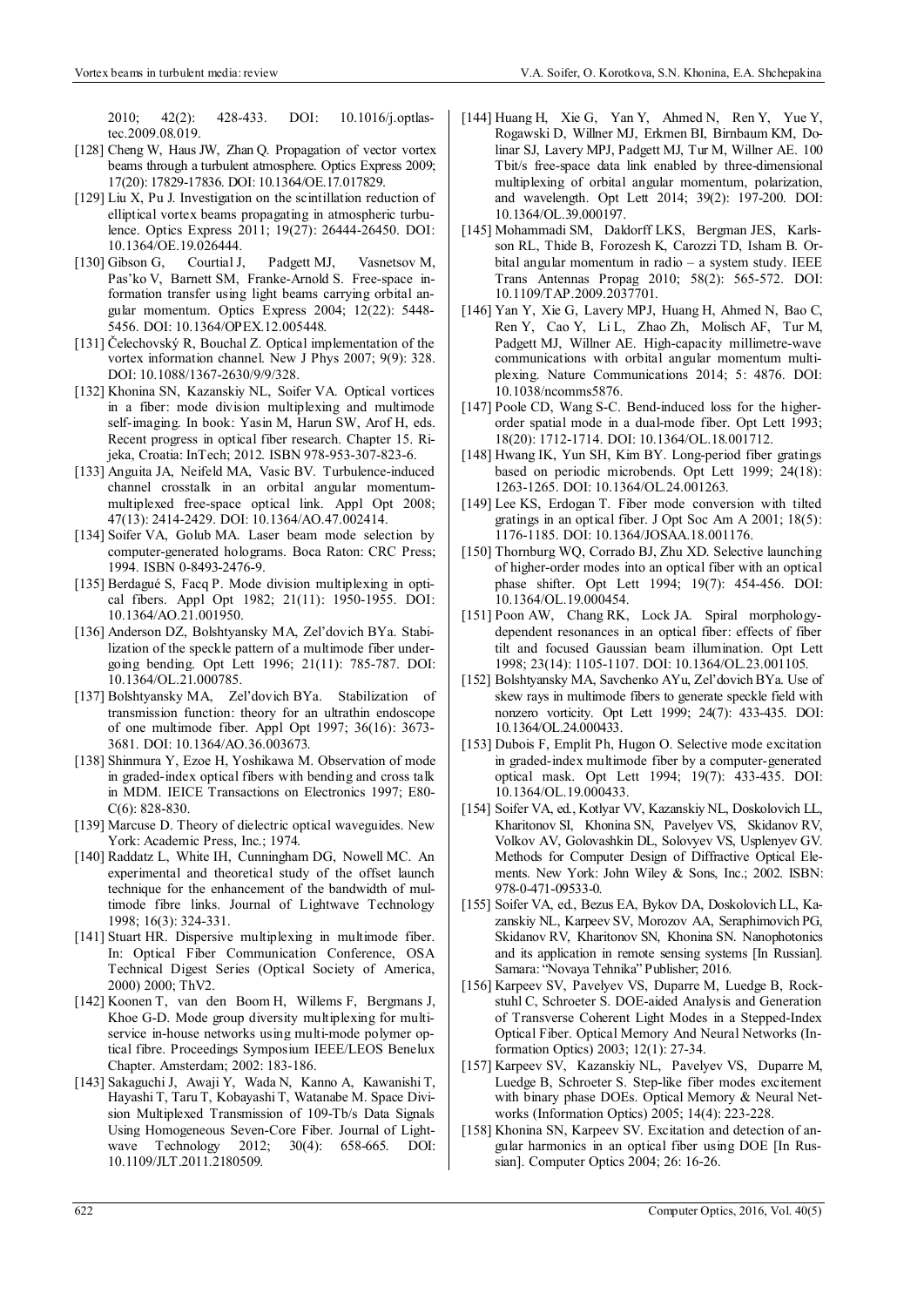- [159] Karpeev SV, Khonina SN. Experimental excitation and detection of angular harmonics in a step-index optical fiber. Optical Memory & Neural Networks (Information Optics) 2007; 16(4): 295-300. DOI: 10.3103/S1060992X07040133.
- [160] Nye JF, Berry MV. Dislocations in wave trains, Proc of Royal Soc A 1974; 336(1605): 165-190. DOI: 10.1098/rspa.1974.0012.
- [161] Andrews DL, ed. Structured light and its applications: an introduction to phase-structured beams and nanoscale optical forces. Burlington, MA, San Diego, California, London, UK: Elsevier Inc.; 2008. ISBN: 978-0-12- 374027-4.
- [162] Bereznyi AE, Prokhorov AM, Sisakyan IN, Soifer VA. Bessel-optics [In Russian]. Doklady Akademii Nauk SSSR 1984; 274(4): 802-804.
- [163] Khonina SN, Kotlyar VV, Shinkarev MV, Soifer VA, Uspleniev GV. The rotor phase filter. J Mod Opt 1992; 39(5): 1147-1154. DOI: 10.1080/09500349214551151.
- [164] Kotlyar VV, Almazov AA, Khonina SN, Soifer VA, Elfstrom H, Turunen J. Generation of phase singularity through diffracting a plane or Gaussian beam by a spiral phase plate. J Opt Soc Am A 2005; 22(5): 849-861. DOI: 10.1364/JOSAA.22.000849.
- [165] Bazhenov VYu, Soskin MS, Vasnetsov MV. Screw dislocations in light wavefronts. J Mod Opt 1992; 39(5): 985- 990. DOI: 10.1080/09500349214551011.
- [166] Heckenberg NR, McDuff R, Smith CP, White AG. Generation of optical phase singularities by computergenerated holograms. Opt Lett 1992; 17(3): 221-223. DOI: 10.1364/OL.17.000221.
- [167] Khonina SN, Kotlyar VV, Soifer VA, Lautanen J, Honkanen M, Turunen J. Generating a couple of rotating nondiffracting beams using a binary-phase DOE. Optik 1999; 110(3): 137-144.
- [168] Kotlyar VV, Khonina SN, Skidanov RV, Soifer VA. Rotation of laser beams with zero of the orbital angular momentum. Optics Communications 2007; 274(1): 8-14. DOI: 10.1016/j.optcom.2007.01.059.
- [169] Berry MV. Optical vortices evolving from helicoidal integer and fractional phase steps. J Opt A: Pure Appl Opt 2004; 6: 259-268. DOI: 0.1088/1464-4258/6/2/018.
- [170] Khonina SN, Porfirev AP, Ustinov AV. Diffraction patterns with mth order symmetry generated by sectional spi-

ral phase plates. J Opt 2015; 17(12): 125607. DOI: 10.1088/2040-8978/17/12/125607.

- [171] McLeod JH. The axicon: a new type optical element. J Opt Soc Am 1954; 44(8): 592-597. DOI: 10.1364/JOSA.44.000592.
- [172] Khonina SN, Kotlyar VV, Soifer VA, Shinkaryev MV, Uspleniev GV. Trochoson. Opt Commun 1992; 91(3-4): 158-162. DOI: 10.1016/0030-4018(92)90430-Y.
- [173] Volostnikov VG, Abramochkin EG, Losevskii NN. A device for focusing the radiation into the ring. USSR Author's Certificate 1730606, published 22.05.1990. Bulletin 16 of 30.04.1992.
- [174] Khonina SN, Karpeev SV, Alferov SV, Savelyev DA, Laukkanen J, Turunen J. Experimental demonstration of the generation of the longitudinal E-field component on the optical axis with high-numerical-aperture binary axicons illuminated by linearly and circularly polarized beams. J Opt 2013; 15(8): 085704. DOI: 10.1088/2040-8978/15/8/085704.
- [175] Degtyarev SA, Porfirev AP, Khonina SN. Photonic nanohelix generated by a binary spiral axicon. Appl Opt 2016; 55(12): B44-B48. DOI: 10.1364/AO.55.000B44.
- [176] Kotlyar VV, Skidanov RV, Khonina SN, Soifer VA. Hypergeometric modes. Opt Lett 2007; 32(7): 742-744. DOI: 10.1364/OL.32.000742.
- [177] Khonina SN, Balalayev SA, Skidanov RV, Kotlyar VV, Paivanranta B, Turunen J. Encoded binary diffractive element to form hyper-geometric laser beams. J Opt A: Pure and Appl Opt 2009; 11: 065702.
- [178] Lyubopytov VS, Tlyavlin AZ, Sultanov AKh, Bagmanov VKh, Khonina SN, Karpeev SV, Kazanskiy NL. Mathematical model of completely optical system for detection of mode propagation parameters in an optical fiber with few-mode operation for adaptive compensation of mode coupling. Computer Optics 2013; 37(3): 352-359.
- [179] Kotlyar VV, Khonina SN, Soifer VA. Light field decomposition in angular harmonics by means of diffractive optics. J Mod Opt 1998; 45(7): 1495-1506. DOI: 10.1080/09500349808230644.
- [180] Khonina SN, Kotlyar VV, Soifer VA, Paakkonen P, Simonen J, Turunen J. An analysis of the angular momentum of a light field in terms of angular harmonics. J Mod Opt 2001; 48(10): 1543-1557.
- [181] Khonina SN, Savelyev DA, Kazanskiy NL. Vortex phase elements as detectors of polarization state. Optics Express 2015; 23(14): 17845-17859. DOI: 10.1364/OE.23.017845.

## *Authors' information*

**Victor Alexandrovich Soifer** is an Academician of the Russian Academy of Sciences (RAS), Doctor of Engineering, Professor, President of Samara National Research University and the chief researcher of the IPSI RAS – Branch of the FSRC "Crystallography and Photonics" RAS. He is the recipient of the State Prize of the Russian Federation and the RF government prize in Science and Technology. He was awarded an Engineer qualification (1968) by Kuibyshev Aviation Institute (KuAI, presently, Samara National Research University). He received a Doctor in Engineering degree (1979) from Saint Petersburg State Electrotechnical University «LETI» (ETU). He is a SPIE- and IAPR-member. He is the author and coauthor of a substantial number of scientific publications with high citation index, 10 books, and 50 author's certificates and patents. E-mail: *soifer@ssau.ru* .

**Olga Korotkova** is currently an Associate Professor of Physics, working at the University of Miami, FL in the field of statistical optics, coherence and polarization theories, light interaction with random and complex media, and optical system design for operation in natural environments. She has received her BS in Mathematics from Samara State University, Russia in 1999, MS and PhD in Applied Mathematics from the University of Central Florida, Orlando, FL in 2002 and 2003, respectively. Her dissertation on random beam propagation in turbulent atmosphere was supervised by Prof. L. C. Andrews. From 2004 to 2007, she was an Assistant Professor of Research at the Physics Department, University of Rochester, NY, working with Prof. Emil Wolf. She published 150 journal papers and two books on statistical